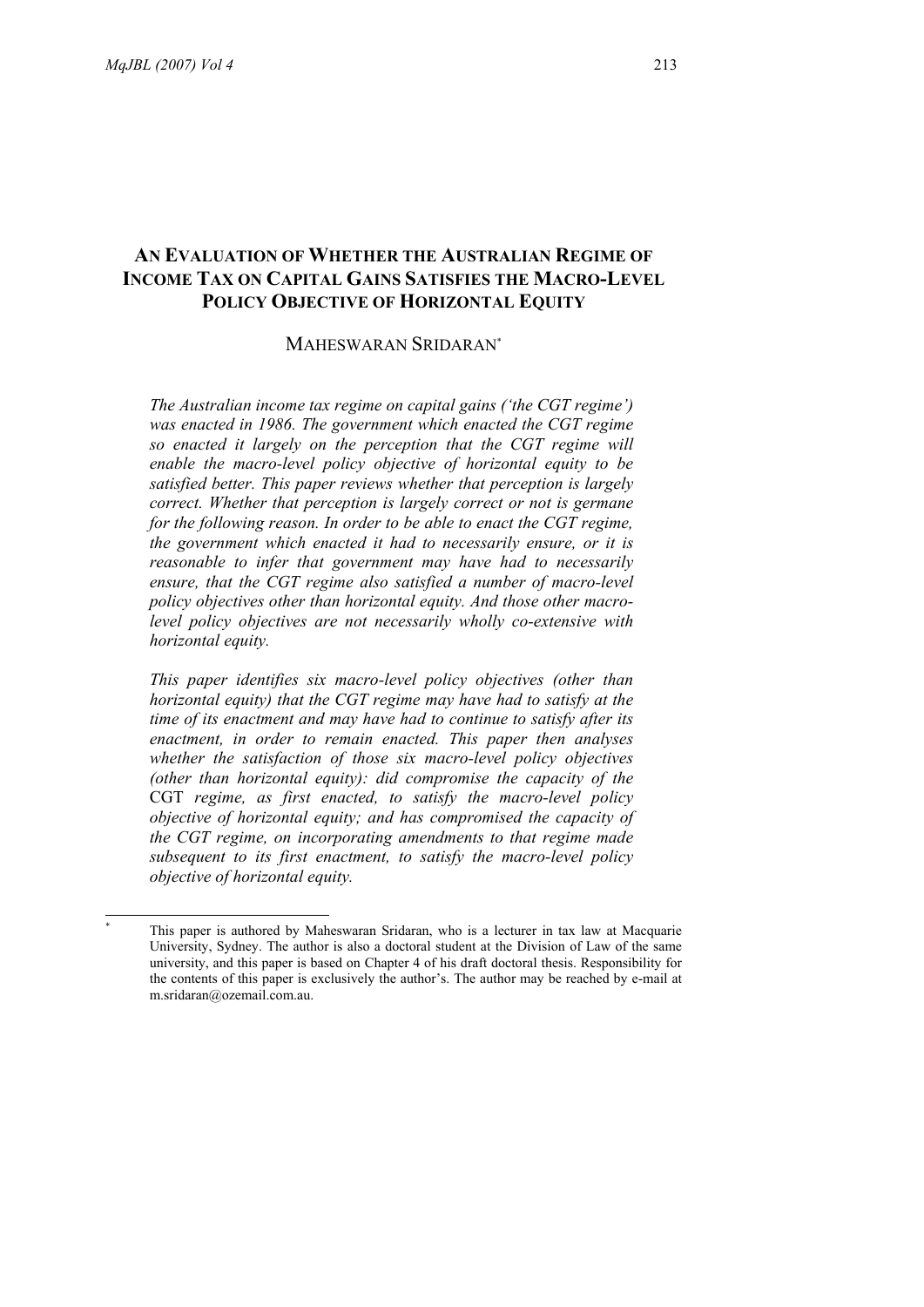*Based on that analysis, this paper concludes that the perception (of the government which enacted the CGT regime) that the CGT regime will enable the macro-level policy objective of horizontal equity to be satisfied better is a perception that is largely correct.* 

## I INTRODUCTION

The objective of this paper is to evaluate whether the Australian regime of income tax on capital gains ('the CGT regime') satisfies the macro-level policy objective of horizontal equity. Accordingly, two questions require to be addressed:

- Was it perceived that, through the enactment of the CGT regime, the macrolevel policy objective of horizontal equity will be better satisfied?; and, if it was so perceived,
- Was that perception correct?

The perception relevant to the first of those two questions, as referred to throughout this paper, is the perception of the government which enacted the CGT regime.

In an earlier work,<sup> $1$ </sup> I comprehensively addressed the first of those two questions, and concluded that first question should be answered in the affirmative.<sup>2</sup> That is, there, I concluded that the enactment, in 1986, of the CGT regime was actuated by a perception that the CGT regime will satisfy the macro-level policy objective of horizontal equity.<sup>3</sup> I also concluded there that the continuance of CGT regime, after its enactment, has also been based on the same perception.

This paper addresses the second of those two questions – of whether the perception the CGT regime will satisfy horizontal equity is largely correct – and answers that question in the affirmative.

This paper contains a comprehensive discussion of six of the macro-level policy objectives a tax system (such as the CGT regime) should satisfy. That discussion demonstrates that each of those macro-level policy objectives may not be

 $\overline{\phantom{a}}$ 

<sup>1</sup> M Sridaran, 'Taxation of Capital Gains: A Review of the Australian Perception' (2005) 20(1) *Australian Tax Forum* 41. The tax commonly referred to in Australia as 'the capital gains tax' is in fact comprehended by the income tax (and is not a separate tax, as in the UK), but the legislative provisions imposing that tax (at the time that tax was first enacted) were largely modelled on comparable legislative provisions that then obtained in the UK.

Ibid 69, 71-72, 81: The *Draft White Paper* (whose citation is given in note 46, and which provided the immediate basis for the enactment of the CGT regime) and the *Final Report of the Asprey Committee* (whose citation is given in note 109, and which served as a most influential source of reference in the preparation of the *Draft White Paper*) both strongly recommended that (in Australia) there should be comprehensive taxation of capital gains, primarily on the ground that such taxation will enable horizontal equity to be satisfied better.

Sridaran, above n 1, 57: 'Horizontal equity' requires those in an equal economic situation to pay an equal amount of taxes, and, by extension, those not in an equal economic situation not to pay an equal amount of taxes. There, there is an extensive discussion of concepts of equity as applicable to taxation.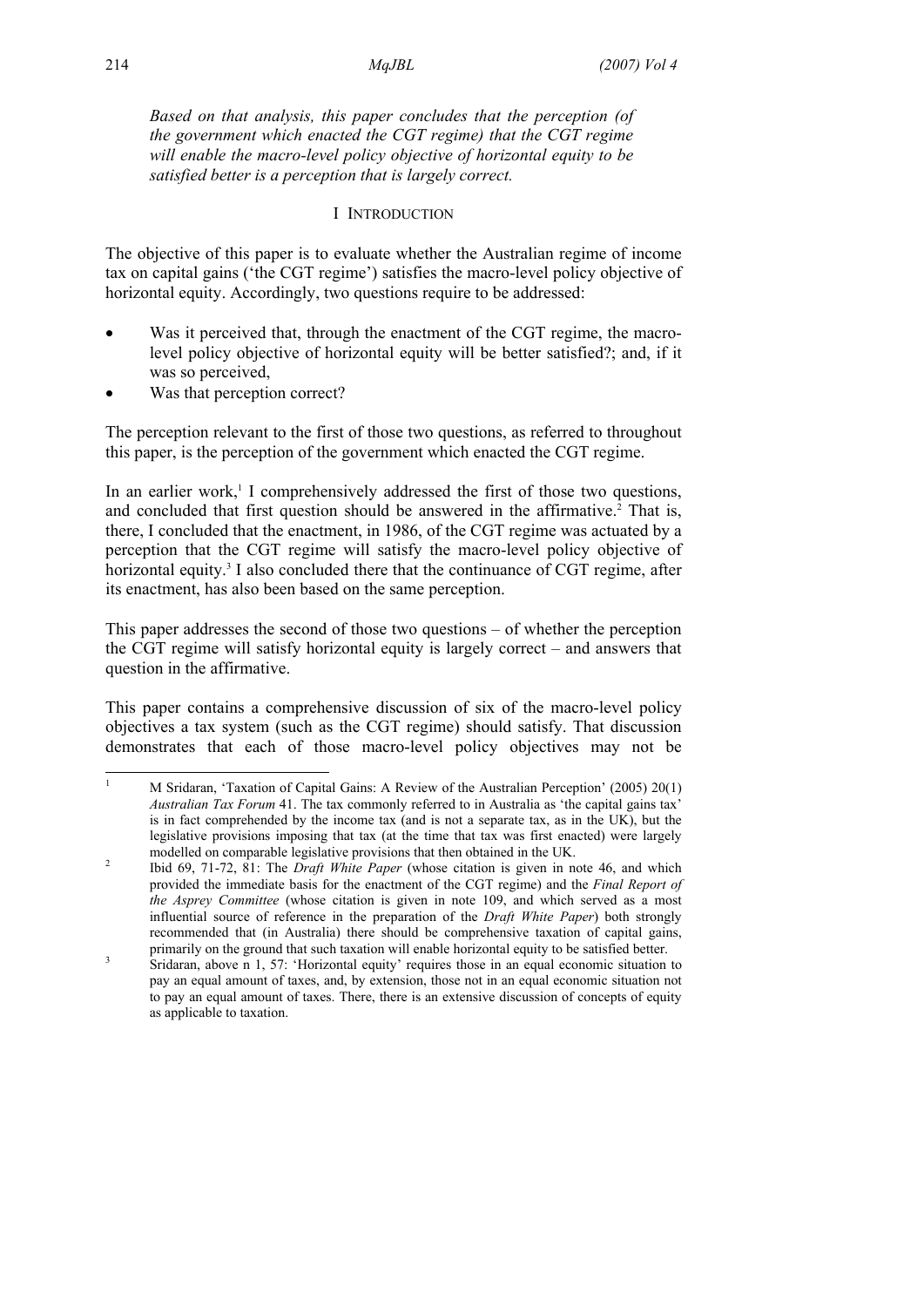## *An Evaluation of Whether the Australian Regime of Income Tax on Capital* 215 *Gains Satisfies the Macro-Level Policy Objective of Horizontal Equity*

necessarily wholly co-extensive with horizontal equity. And, therefore, that the satisfaction of horizontal equity (as a macro-level policy objective) by the CGT regime can potentially be compromised due to that regime also having to satisfy those other macro-level policy objectives.

In this paper, at the end of the discussion of each of those macro-level policy objectives (other than horizontal equity), one of the following two conclusions is drawn:

- The satisfaction of that macro-level policy objective by the CGT regime did not perhaps affect the perception that the CGT regime will satisfy the macrolevel policy objective of horizontal equity being largely correct. And those changes to the CGT regime that have occurred since the enactment of that regime have perhaps not affected that perception being largely correct.
- The satisfaction of that macro-level policy objective by the CGT regime did compromise the capacity of the CGT regime to also satisfy the macro-level policy objective of horizontal equity. But that compromise was perhaps not of such significance as to displace the perception that the CGT regime will satisfy the macro-level policy objective of horizontal equity from being a perception that is largely correct. And those changes to the CGT regime that have occurred since the enactment of that regime have not perhaps affected that position.

## II MACRO-LEVEL POLICY OBJECTIVES: A TAX SYSTEM (SUCH AS THE CGT REGIME) SHOULD SATISFY

## A *Introduction*

The bulk of the literature limits the enumeration of macro-level policy objectives that a tax system (such as the CGT regime) should satisfy to a small number of such macro-level policy objectives; that small number of macro-level policy objectives being those in terms of which analyses of tax policy analysts are generally carried out.4 In this paper, an attempt has been made to formulate such an enumeration

 $\overline{a}$ 

<sup>4</sup> For instance, see M McKerchar, *The Impact of Complexity upon Tax Compliance: A Study of Australian Personal Taxpayers* (2003): C Evans, *Taxing Personal Capital Gains: Operating Cost Implications* (2003). McKerchar canvassed three sets of macro-level policy objectives that a tax system should satisfy. Those three sets were not mutually exclusive; rather each of those sets was seemingly purported to cover the same ambit as the other two, though each was articulated differently to the other two. First, McKerchar, based on the work of Adam Smith (written as far back as 1776, when circumstances impinging on public finance were, at the least in some respects, markedly different to those as of now), canvassed four macro-level policy objectives that a tax system should satisfy, which were equality, certainty, convenience of payment, and economy in collection (24). Second, McKerchar, based on the work of the *Asprey Committee* (see n 109 for citation), canvassed three macro-level policy objectives that a tax system should satisfy, which were efficiency, equity, and simplicity (24). And, third, based on the work of Cedric Sanford, McKerchar canvassed four macro-level policy objectives that a tax system should satisfy, which were equity, ability to pay, efficiency, and simplicity (27).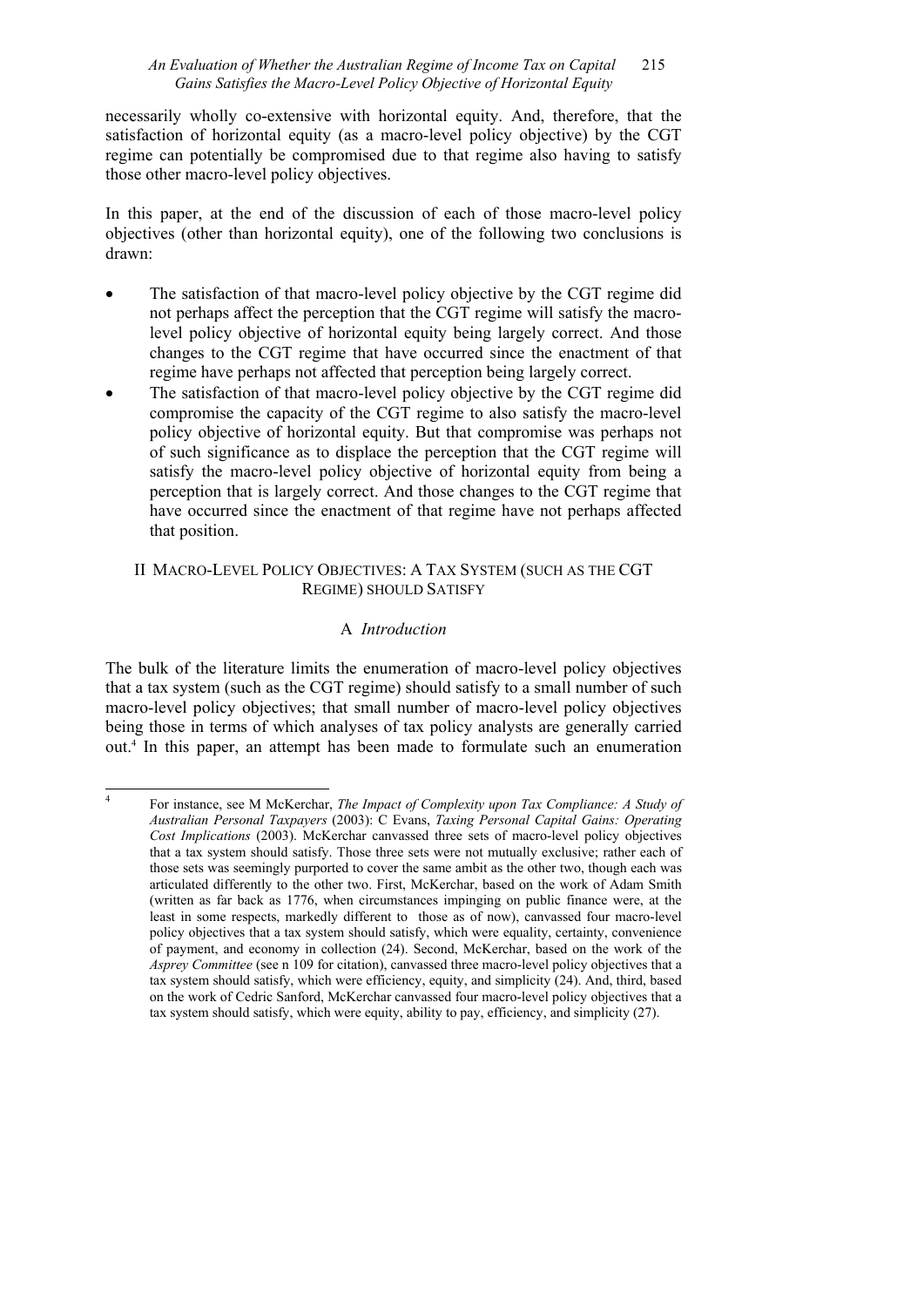comprehensively, so as to ensure that the analysis developed in this paper is comprehensive. The following is an enumeration, which is not in any order of importance, of macro-level policy objectives a tax system (such as the CGT regime) should satisfy that has been thus formulated:

- A tax system should satisfy horizontal equity.5
- A tax system should satisfy vertical equity.<sup>6</sup>
- A tax system should cause the least of interference with economic efficiency.<sup>7</sup>
- A tax system should be compatible with tax systems of other countries, as well as be in conformity with Australia's international treaty and other like obligations.8
- A tax system should be sufficiently simple, so that the costs of administering it (by government) and the costs of complying with it (by taxpayers) are tolerably low.<sup>9</sup>
- A tax system should be stable, so as to enable those potentially affected by it to anticipate its incidence with certainty.10
- A tax system should yield to the government the net revenue that that tax system is expected to yield.<sup>11</sup>

A discussion, in turn, of each of those macro-level policy objectives follows.

## B *Horizontal Equity*

A comprehensive discussion of the macro-level policy objective of horizontal equity was set out in my earlier work.12 That discussion, therefore, is not repeated in this paper.

 $\overline{\phantom{a}}$ 

Evans, similar to McKerchar, canvassed macro-level policy objectives that a tax system should satisfy based on the work of Adam Smith (36-37), and concluded that all those macro-level policy objectives were effectively comprehended by the following three macro-level policy objectives that a tax system should satisfy: equity, efficiency, and simplicity ( $\overline{37}$ ).

J E Meade and Others, *The Structure and Reform of Direct Taxation (Meade Committee Report)* (Chairman: J E Meade) (1978) 12.

Ibid 12.

<sup>7</sup> Ibid 7. 8

Ibid 16. 9

 $\frac{9}{10}$  Ibid 18.

 $10$  Ibid 21.

<sup>&</sup>lt;sup>11</sup> R Woellner and Others, *Australian Taxation Law 2001* (2001) 41.<br><sup>12</sup> Sridaran, above n 1, 57-60.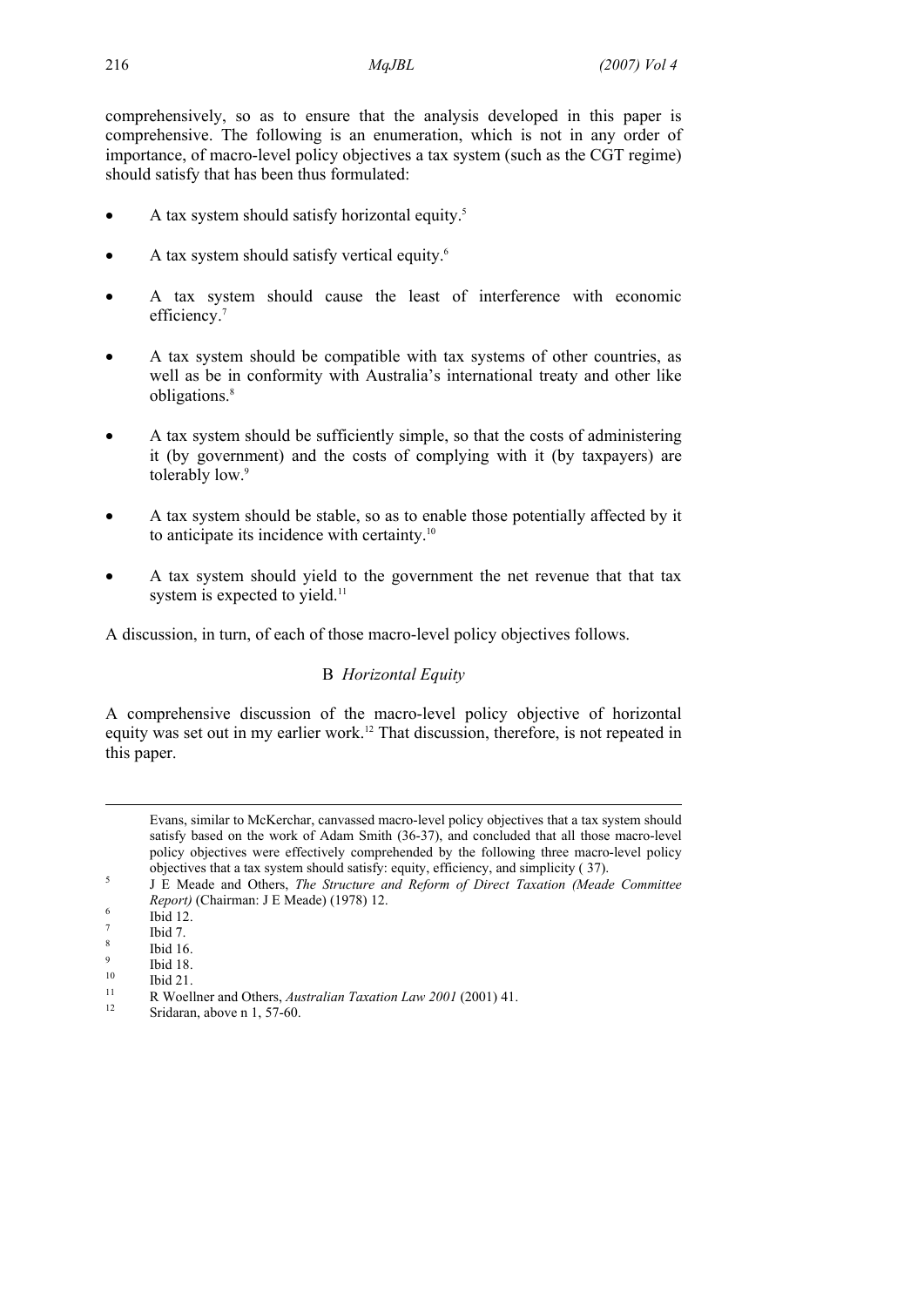## C *Vertical Equity*

'Vertical equity' has been defined as the requirement that those in a more advantageous economic situation pay a greater amount of taxes, relative to those in a less advantageous economic situation.13

At the time the CGT regime was enacted, as well as well before, Australia imposed income tax on individuals at progressive rates. That, therefore, was a manifestation that Australia, at the time the CGT regime was enacted, did regard vertical equity as a macro-level policy objective a tax system (such as the CGT regime) should satisfy.

The appropriateness of 'vertical equity' as a macro-level policy objective a tax system should satisfy is, at best, open to conflicting views. That position has been summarised well thus:

The case for progression, after a long critical look, thus turns out to be stubborn but uneasy. … It is hard to gain much comfort from the special arguments, however intricate their formulations, constructed on notions of benefit, sacrifice, ability to pay, or economic stability. The case has stronger appeal when progressive taxation is viewed as a means of reducing economic inequalities. But the case for more economic equality is itself perplexing. And the perplexity is greatly magnified for those in the quest for greater equality are unwilling to argue for radical changes in the fundamental institutions of the society.14

The conflicting views that pertain in Australia over whether vertical equity is an appropriate macro-level policy objective that a tax system should satisfy are evidenced by a work, published in 2004, by Lauchlan Chipman<sup>15</sup> and a work, published in 2004, by me<sup>16</sup> as a response to that work of Chipman.

Chipman, in his work, concluded that, in Australia, income tax on individuals should be imposed at a flat rate, and not at progressive rates, as currently happens.<sup>17</sup> Chipman formed that conclusion based on eight arguments:

- A flat tax is simpler.<sup>18</sup>
- A flat tax will preclude scope for tax avoidance by diversion of income from a high taxpaying individual to a low taxpaying individual.<sup>19</sup>

 $13$ 

<sup>13</sup> R A Musgrave and P B Musgrave, *Public Finance Theory & Practice* (1984) 232.<br><sup>14</sup> W J Blum and H Kalven, 'The Uneasy Case for Progressive Taxation' (1952) 19(3) *The* 

*Chicago Law Review* 519.<br><sup>15</sup> L Chipman, 'The Very Idea of a Flat Tax', *CIS Policy Monograph*. 2004, 66 accessible < http://www.cis.org.au > (8 December 2004).<br><sup>16</sup> M Sridaran, 'Some Arguments for not Having a Flat Personal Income Tax' (2004) (48) *CCH* 

*Tax Week* 793.<br> **Chipman**, above n 15, 18.<br>
<sup>18</sup>.

 $\frac{18}{19}$  Chipman, above n 15, 4.

Chipman, above n 15, 4.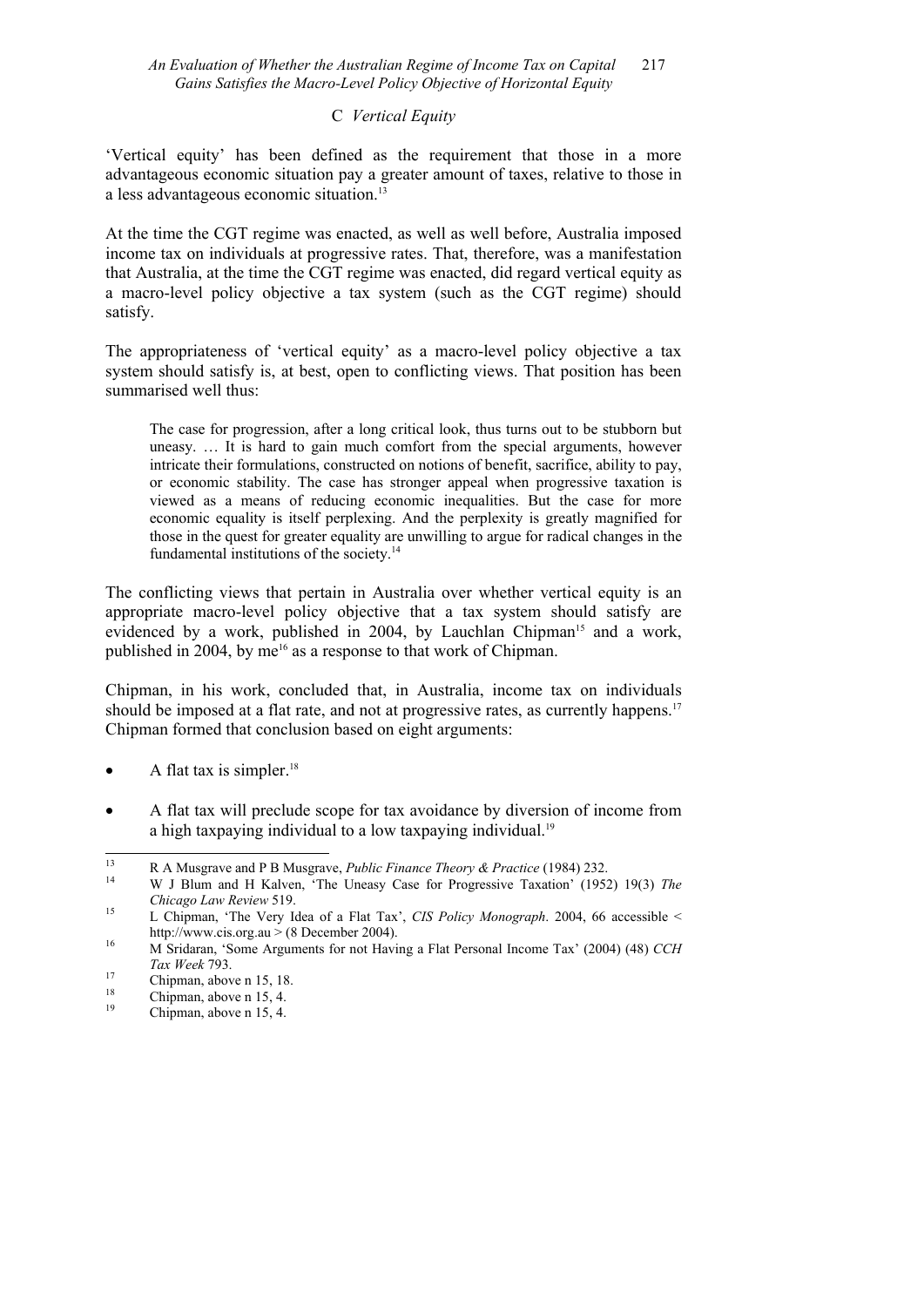- A flat tax is consistent with vertical equity, primarily as, even with a flat tax, a tax-free threshold applicable to income tax imposed on individuals should exist.20
- The additional income of the rich does not have less value to them than the value that same income has to those less rich.<sup>21</sup>
- Disparities in income between individuals do not necessarily mean that the lowest of incomes is not able to support a life of reasonable sufficiency.<sup>22</sup>
- If a policy of progressive income tax rates imposed on individuals is designed to ameliorate feelings of envy caused by inequality of income between individuals, respecting and reinforcing such feelings is an unacceptable basis for such a policy. $23$
- If a policy of progressive income tax rates imposed on individuals is designed to ameliorate feelings of resentment caused by inequality of income between individuals, respecting and reinforcing such feelings is an unacceptable basis for such a policy.<sup>24</sup>
- One's moral obligation to assist the poor is an obligation that is assumed by one, and therefore has nothing to do with distributive justice (distributive justice deals with the manner in which wealth is distributed amongst those in a country).<sup>25</sup>

Those eight arguments did not include an argument to the effect that a flat tax is, relative to a policy of progressive income tax rates imposed on individuals, conducive to the attainment of economic efficiency. Chipman, in his work, extensively canvassed the appropriateness of such an argument, but was not able to conclude that such an argument was tenable.<sup>26</sup>

I, in the work that I published as a response to the work of Chipman, contended that those eight arguments do not represent an exhaustive enumeration of arguments that should be addressed in concluding whether a flat tax is to be preferred over a policy of progressive income tax rates imposed on individuals.27 I advanced nine arguments, as articulated by others before, as to why a flat tax cannot be regarded as

 $\frac{23}{24}$  Chipman, above n 15, 12.

- $\frac{26}{27}$  Chipman, above n 15, 4-6.
- Sridaran, above n 16, 794.

 $\overline{20}$  $\frac{20}{21}$  Chipman, above n 15, 7.

 $\frac{21}{22}$  Chipman, above n 15, 8.

 $\frac{22}{23}$  Chipman, above n 15, 10.

 $\frac{24}{25}$  Chipman, above n 15, 14.

 $\frac{25}{26}$  Chipman, above n 15, 15.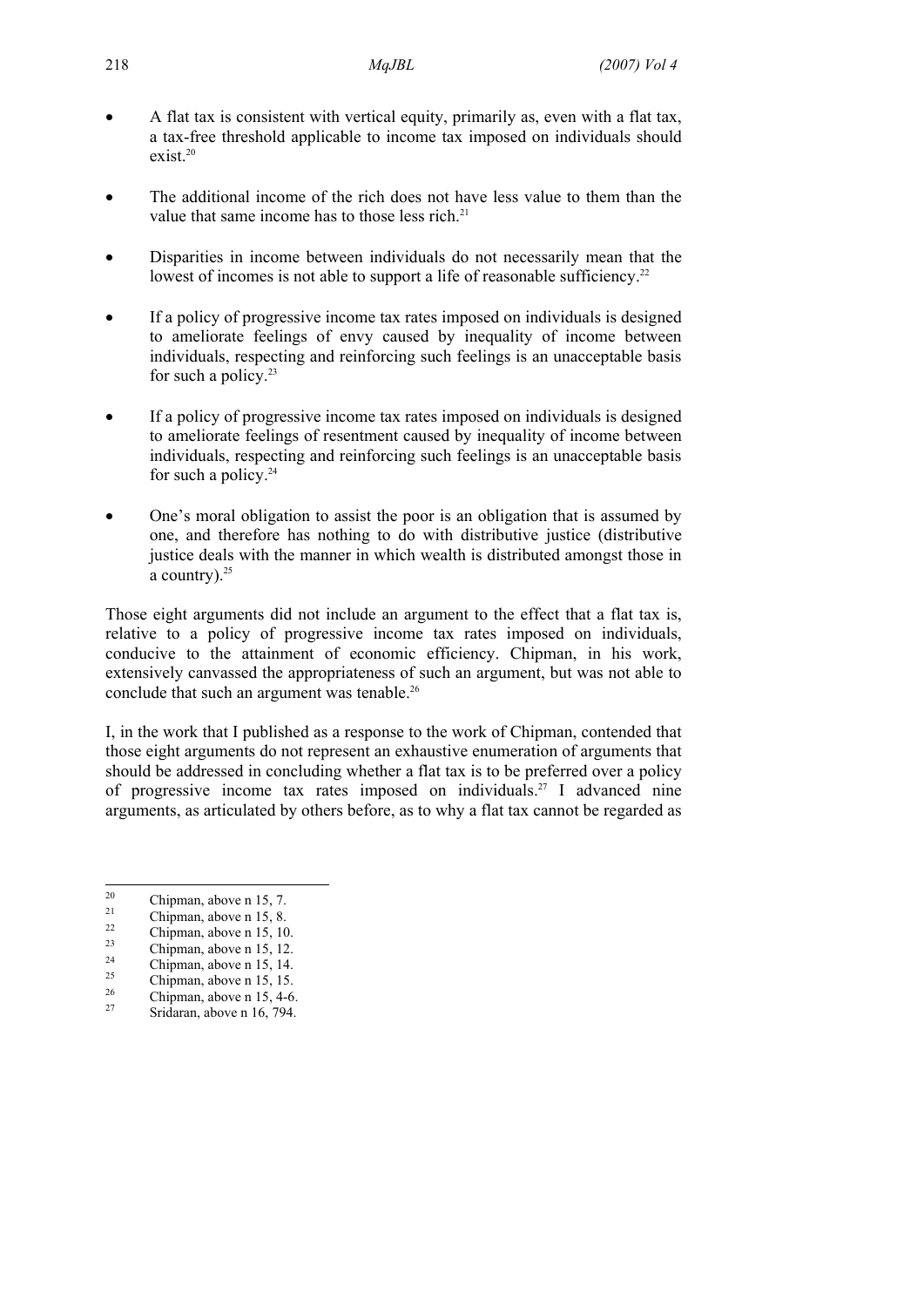being superior to a policy of progressive income tax rates imposed on individuals that had not been addressed in Chipman's work.<sup>28</sup> Those arguments are:

- A flat tax cannot be justified on the basis that a policy of progressive rates of income tax imposed on individuals is effectively an oppression of the minority, whose levels of income are high to warrant exposure to income tax at the higher rates, by the majority, whose levels of income are low to warrant exposure to income tax at the lower rates. That is so as, even with a flat tax, a government can effectively redistribute wealth through the use of its powers to undertake expenditure programmes.<sup>29</sup>
- The case for simplicity of a flat tax, relative to progressive rates of income tax imposed on individuals, is overstated, if not essentially non-existent due to the fact that the calculation of personal income tax is now done largely through automated computing devices.<sup>30</sup>
- The case for a flat tax as a means for precluding scope for tax avoidance by diversion of income from a high taxpaying individual to a low taxpaying individual is not as strong as it is made out to be for two reasons: First, the scope for such diversion will continue to remain even with a flat tax so long as a tax-free threshold applicable to income tax imposed on individuals exists, which Chipman, in his work, on balance, concedes should exist, even with a flat tax.<sup>31</sup> Second, such diversion, in the broadest sense, can never be avoided altogether so long as different types of entity, including individuals, are not taxed at the same income tax rate, as is currently so in Australia.<sup>32</sup>
- For a proper evaluation of the fairness, or otherwise, of the rates of personal income tax, one has to consider not just income tax but also all other taxes imposed by government as well as the benefits conferred on individuals by all government expenditure programmes. On that basis, progressive rates of income tax imposed on individuals may be viewed as necessary to counter regressive effects ensuing from other taxes as well as government expenditure programmes.<sup>33</sup>
- If the tax-free threshold applicable to income tax imposed on individuals is fixed below the level of income required for minimum subsistence, as is so in Australia currently, progressive income tax rates imposed on individuals are necessarily required to mollify the effect of income tax on the genuinely poor. If, on the other hand, the tax-free threshold applicable to income tax

<sup>28</sup>  $\frac{28}{29}$  Sridaran, above n 16, 794.

<sup>29</sup> Sridaran, above n 16, 794; C O Galvin and B I Bittker, *The Income Tax: How Progressive Should It Be* (1974) 33.<br><sup>30</sup> Ibid.<br><sup>31</sup> Shidanan above a 16.<sup>71</sup>

 $31$  Sridaran, above n 16, 794; Galvin and Bittker, above n 29, 42.

 $\frac{32}{33}$  Sridaran, above n 16, 794.

Sridaran, above n 16, 794; Galvin and Bittker, above n 29, 34, 39.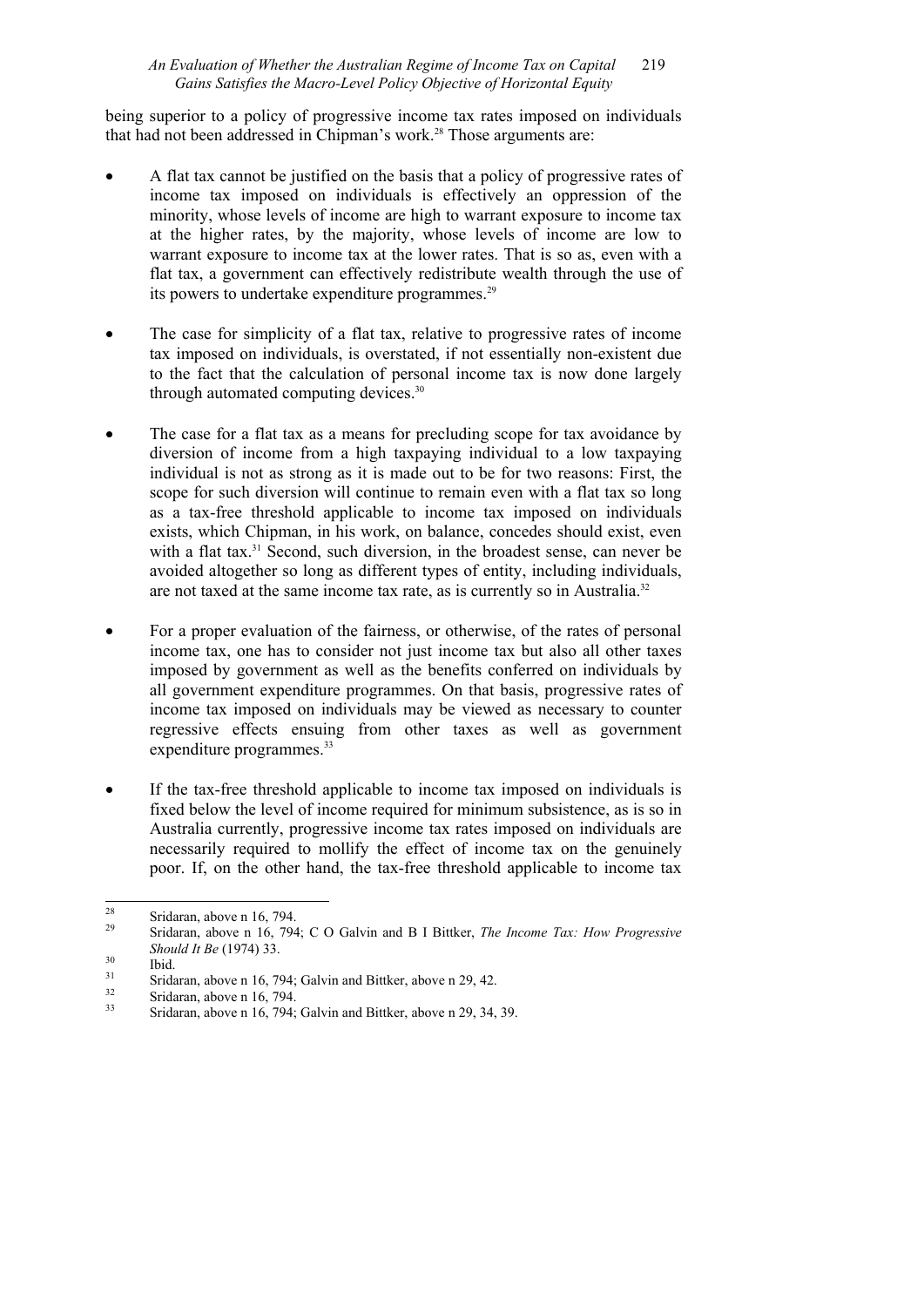imposed on individuals is fixed above the level of income required for minimum subsistence, for pragmatic fiscal and political reasons, progressive income tax rates imposed on individuals are necessarily required to ensure a sufficient number of individuals is captured as taxpayers by the income tax system.<sup>34</sup>

- In a developed country like Australia, 'minimum subsistence' is a concept which is cultural, rather than physiological. In that light, it is not difficult to conceive a different income requirement on the part of different individuals to sustain a living standard at different intermediate levels in Australian society (that is, levels of living standard of, say, 'modest' and 'comfortable' progressively above the level of 'minimum subsistence'). And to recognise each of those levels of living standard through a policy of progression in income tax rates imposed on individuals. Admittedly, such recognition does call for the application of discretion, but that is inevitable in as much as fixing a flat tax rate calls for the application of discretion.<sup>35</sup>
- The greater an individual's income is, generally, the larger portion of that income is not potentially impaired by illness or destroyed by death. That is especially so of income derived from capital. It is also so of income derived from labour, as the larger the income from labour an individual has, the more likely it is that that individual, relative to an individual with a smaller income from labour, enjoys greater security of tenure and is able to add to her or his capital a greater share of that income from labour. In the absence, as currently in Australia, of an income tax system for taxing an individual differentially based on that individual's sources of income, a policy of progressive rates of income tax imposed on individuals represents a proxy for accomplishing the effects of such a system.36
- Based on anecdotal evidence, one may plausibly conclude that greater an individual's wealth proportionally greater is the governmental services (say, in areas of international affairs, national security etc.) that individual will benefit from. That conclusion supports a policy of progressive rates of income tax imposed on individuals, instead of a flat tax.<sup>37</sup>
- Pragmatically, it is difficult to sustain the argument that the additional income of the rich does not have less value to them than the value that same income has to those less rich. An average Australian is likely to respond that the value of additional income of \$1,000 to someone who already earns an annual income of \$1 million is less than it is for someone who already earns an annual income of \$40,000. The state of affairs that pertains in Australia, and all other developed countries which are liberal democracies, is a not a

 $34$ <sup>34</sup> Sridaran, above n 16, 794; Galvin and Bittker, above n 29, 43.<br><sup>35</sup> Sridaran, above n 16, 795; Galvin and Bittler, above n 20, 42.

 $\frac{35}{26}$  Sridaran, above n 16, 795; Galvin and Bittker, above n 29, 43-45.

 $\frac{36}{37}$  Sridaran, above n 16, 795; Galvin and Bittker, above n 29, 45-46.

Sridaran, above n 16, 795; Galvin and Bittker, above n 29, 48-49.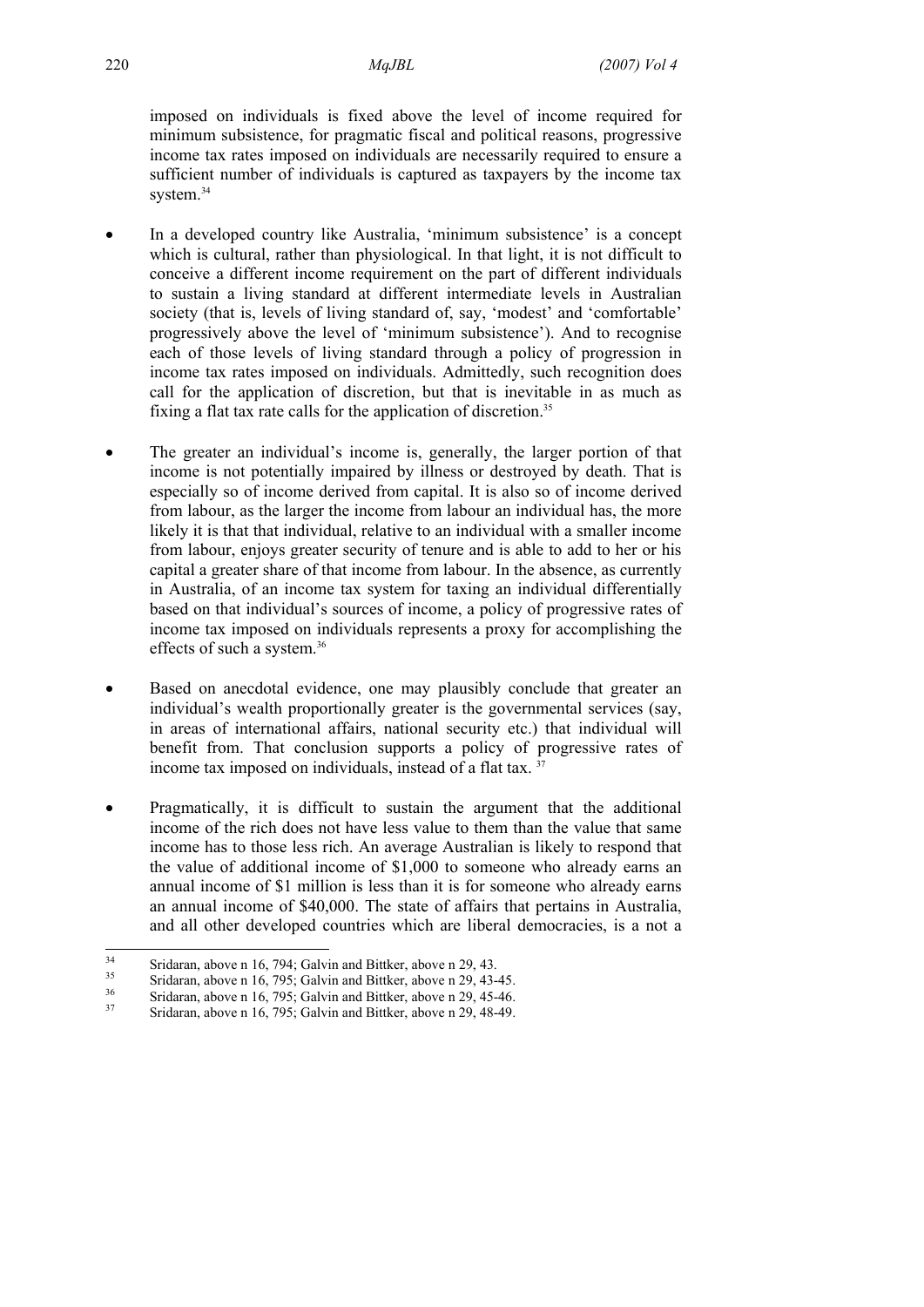## *An Evaluation of Whether the Australian Regime of Income Tax on Capital* 221 *Gains Satisfies the Macro-Level Policy Objective of Horizontal Equity*

free-market economy, but a partially free-market economy and a collection of half-measures to reduce income equality (that necessarily results from a freemarket economy) amongst its residents. And Australians are seemingly disposed to live in state of compromise between those two poles, rather than abandon one altogether in order to wholly migrate to the other. A policy of progressive rates of income tax imposed on individuals is consistent with such a state of affairs.<sup>38</sup>

I, from those nine arguments, summed up:

- The case for a flat tax in preference to a policy of progressive rates of income tax imposed on individuals is by no means clear-cut.<sup>39</sup>
- The preference for a policy of progressive rates of income tax imposed on individuals over a flat tax is guided very much viscerally, by instinct, than by philosophical reason.40
- A policy of progressive rates of income tax imposed on individuals, which has stood the test of time (not just in Australia, but in all other countries comparable to Australia) should, therefore, not be abandoned lightly, even if the political will to do so can be found, which is doubtful. $41$

Those conclusions, resulting from the work of respectively Chipman and myself, evidence the conflicting views that pertain in Australia over whether vertical equity is an appropriate macro-level policy objective that a tax system should satisfy. Each of those two sets of conflicting views is, considered in isolation, plausibly articulated, such that it is difficult to conclusively determine that one of them is superior to the other. $42$ 

The inability to conclusively determine so, however, does not affect the following conclusion that, in the context of vertical equity and comprehensively taxing capital

 $38$  $\frac{38}{39}$  Sridaran, above n 16, 795; Galvin and Bittker, above n 29, 57.

 $39$  Sridaran, above n 16, 795.

 $\frac{40}{41}$  Sridaran, above n 16, 795.

 $\frac{41}{42}$  Sridaran, above, n 16, 795.

Similar conflicting views have been expressed in other countries with respect to income taxation that obtains in those countries. For instance, in the context of income tax imposed in the USA and in Canada, see: Hamond M J, 'The failings of the flat tax', accessible at  $\leq$ http://www.ndol.org/print.cfm?contentid=2471 > (10 December 2004); Hoover Institution, 'The flat tax', accessible at < http://www-hoover.stanford.edu?PRESSWEBSITE? FlatTax/chpt2.html> (10 December 2004); and E W Younkins, 'Taxation and Justice' accessible < http://www.quebecoislibre.org/000930-11.htm > (10 December 2004). The work of Blum and Kalven, above n 14, represents a most comprehensive (if somewhat dated) analysis of the pros and cons of a policy of progressive rates of income tax imposed on individuals as relevant to the USA. There (520) it is appositely concluded: '… in the end it is the implications about economic inequality which impart significance and permanence to the issue and institution of progression. Ultimately a serious interest in progression stems from the fact that a progressive tax is perhaps the cardinal instance of the democratic community struggling with its hardest problem.'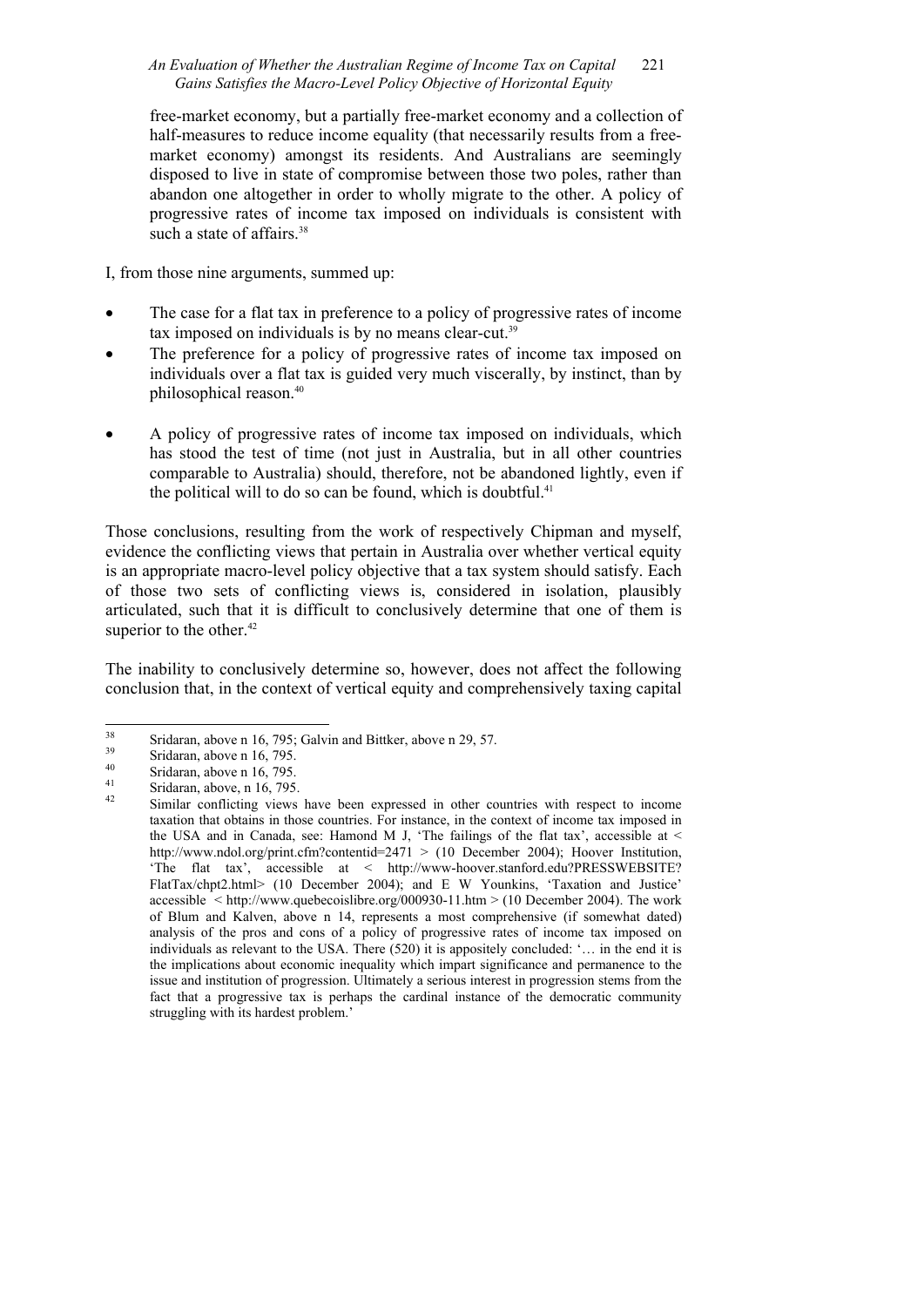gains in Australia, was highly material. That conclusion is that the failure to comprehensively tax capital gains in Australia will have nearly exclusively benefited the wealthy, as the bulk of capital gains in Australia is realised by the wealthy.<sup>43</sup> The failure to comprehensively tax capital gains in Australia will thus have caused a significant violation of vertical equity.<sup>44</sup> That is so as, even on conceding that conflicting views, each articulated equally plausibly, do pertain in Australia over whether vertical equity is an appropriate macro-level policy objective that a tax system should satisfy, there is no justification that the rich should pay a lesser proportion of their income as tax than the poor.<sup>45</sup>

An acknowledgment of that conclusion–which is that the failure to comprehensively tax capital gains in Australia will have nearly exclusively benefited the wealthy can be found in the *Draft White Paper*, which provided the immediate basis for the enactment of the CGT regime:

… The case for taxing income in the form of capital gains thus follows from the general case for comprehensiveness in the definition of the income tax base and is similarly grounded in terms of objectives of equity  $\dots^{46}$ 

That conclusion – which is that the failure to comprehensively tax capital gains in Australia will have nearly exclusively benefited the wealthy – underlay the enactment of the CGT regime so as to satisfy the macro-level policy objective of vertical equity. That same conclusion also underlay the enactment of the CGT regime so as to satisfy the macro-level policy objective of horizontal equity, as, if income that is made liable to income tax is legislated or judicially interpreted to exclude capital gains, a serious violation of horizontal equity does result.

That position is consistent with the analysis that there is generally no conflict between vertical equity and horizontal equity, an analysis which has been summarised well thus:

Whereas the label 'vertical equity' refers to a normative question, the label 'horizontal equity' states a normative conclusion: People with the same incomes (or other relevant economic measure) should pay the same amount of tax. However, these two dimensions of tax equity are not really distinct. Horizontal equity is just a logical implication of any traditional answer to the question of vertical equity. If tax justice is fully captured by a criterion that directs government to tax each level of income at a certain rate, it simply follows that people with the same pre-tax incomes should be taxed at the same rate.<sup>47</sup>

 $43$ 43 R Krever and N Brooks, *A Capital Gains Tax for New Zealand* (1990) 44.<br>
44 Ibid 57-58.<br>
45 H<sub>1</sub> 14.6

 $\frac{45}{46}$  Ibid 45.

<sup>46</sup> Australia, *Reform of the Australian Tax System: Draft White Paper (Draft White Paper*) (1985) 77. 47 L Murphy and T Nagel, *The Myth of Ownership: Taxes and Justice* (2002) 37.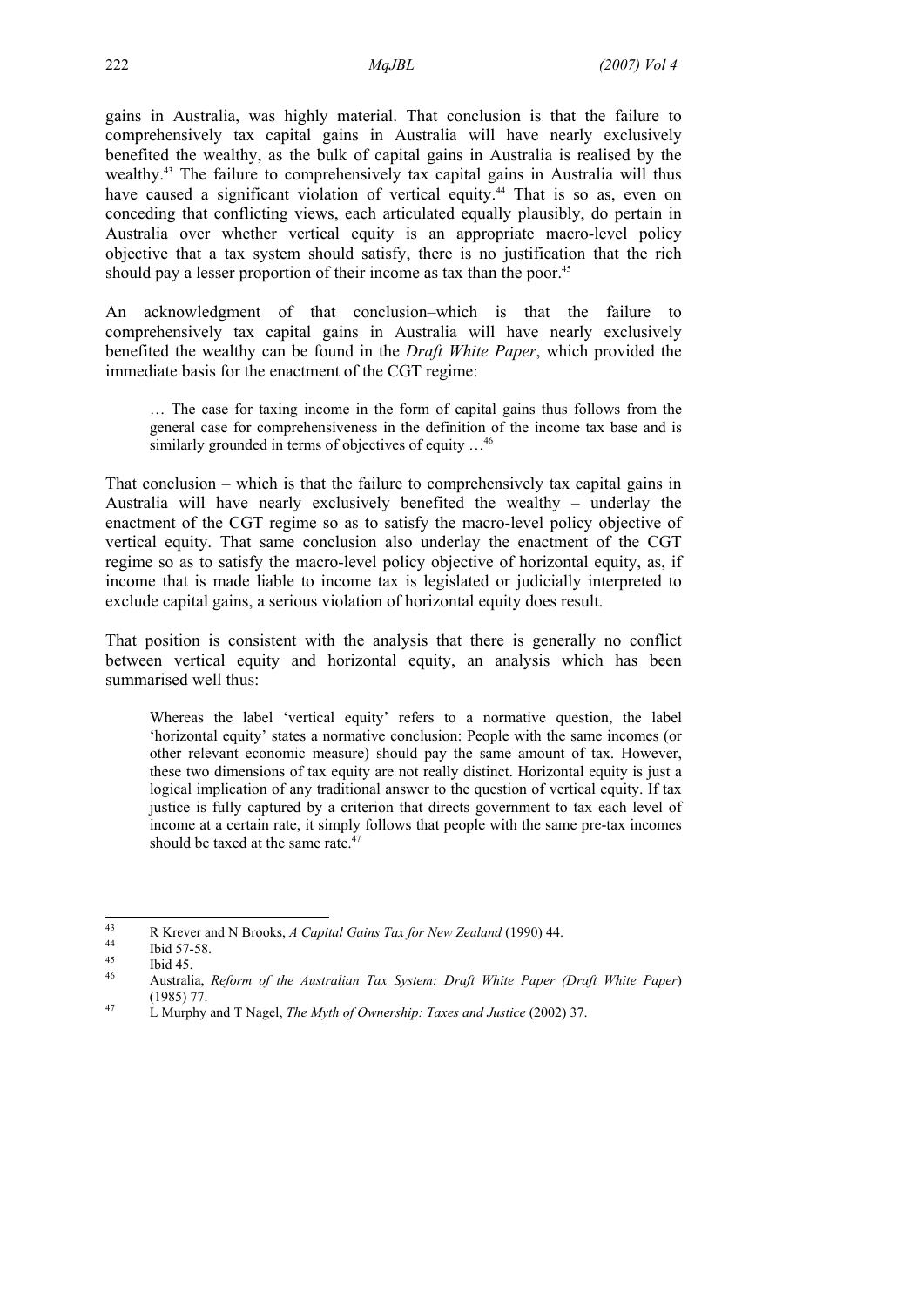### *An Evaluation of Whether the Australian Regime of Income Tax on Capital* 223 *Gains Satisfies the Macro-Level Policy Objective of Horizontal Equity*

Following the Ralph Review, some significant changes were made to the CGT regime. All of those changes, bar one, violated horizontal equity.

The abolition of averaging was rationalised by the Ralph Review due to averaging contributing little to 'encouraging investment or removing inflexibilities in the capital markets'.48 And being susceptible to use 'by a section of asset-holding community to reduce capital gains taxation to zero, or near to zero', thus causing 'considerable [horizontal] inequity'.49

Whether that rationalisation is wholly tenable is moot, in view of averaging having been enacted to seemingly restore a loss of horizontal equity inherent in the CGT regime taxing capital gains on a realisation, and not accruals, basis.<sup>50</sup> However, any violation of horizontal equity resulting from the abolition of averaging may somewhat be extenuated by the enactment of the CGT discount applicable to the disposal by a taxpayer (except a company) of assets owned by that taxpayer for at least 12 months.

The abolition of indexation after 30 September 1999 may, overall, promote the satisfaction of horizontal equity, as, with that abolition, generally all regimes, including the CGT regime, imposing income tax do not incorporate adjustments for the effects of inflation. That is so despite any violation of horizontal equity that may be caused by the CGT discount, as referred to in the paragraph just below.

The enactment of the CGT discount somewhat extenuated the violation of horizontal equity resulting from the abolition of averaging. However, the CGT discount also causes most capital gains to effectively be taxed at a rate of income tax much lower than the rate at which other forms of taxable income are taxed, and thus violates horizontal equity.

The Ralph Review rationalised the concessions comprising 'small business CGT relief' as necessary 'to provide small business people with access to funds for retirement and expansion'.51 Those concessions are discriminatory, as capital gains realised from the sale of assets of small businesses are, pursuant to those concessions, effectively taxed at a rate of income tax much lower than that at which other forms of capital gain (or any other taxable income) are taxed. Those concessions thus violate horizontal equity.

However, the violation of horizontal equity caused by those concessions is likely to be limited in extent. That is so as two of those concessions are unlikely to be

 $\overline{48}$ 48 Australia, *Review of Business Taxation: A Tax System Redesigned (Ralph Review Report)* (Chairman: Ralph J) (1999) 599.<br>
<sup>49</sup> Ibid 599.

The concession of averaging was afforded by government in recognition of the seeming horizontal inequity that may arise due to a capital gain that has accrued over a number of years being taxed at progressive rates of income tax in one income year (in which that capital gain is realized): CCH Australia Limited, *1987 Australian Master Tax Guide* (1987) 445. 51 *Review of Business Taxation*, above n 48, 587.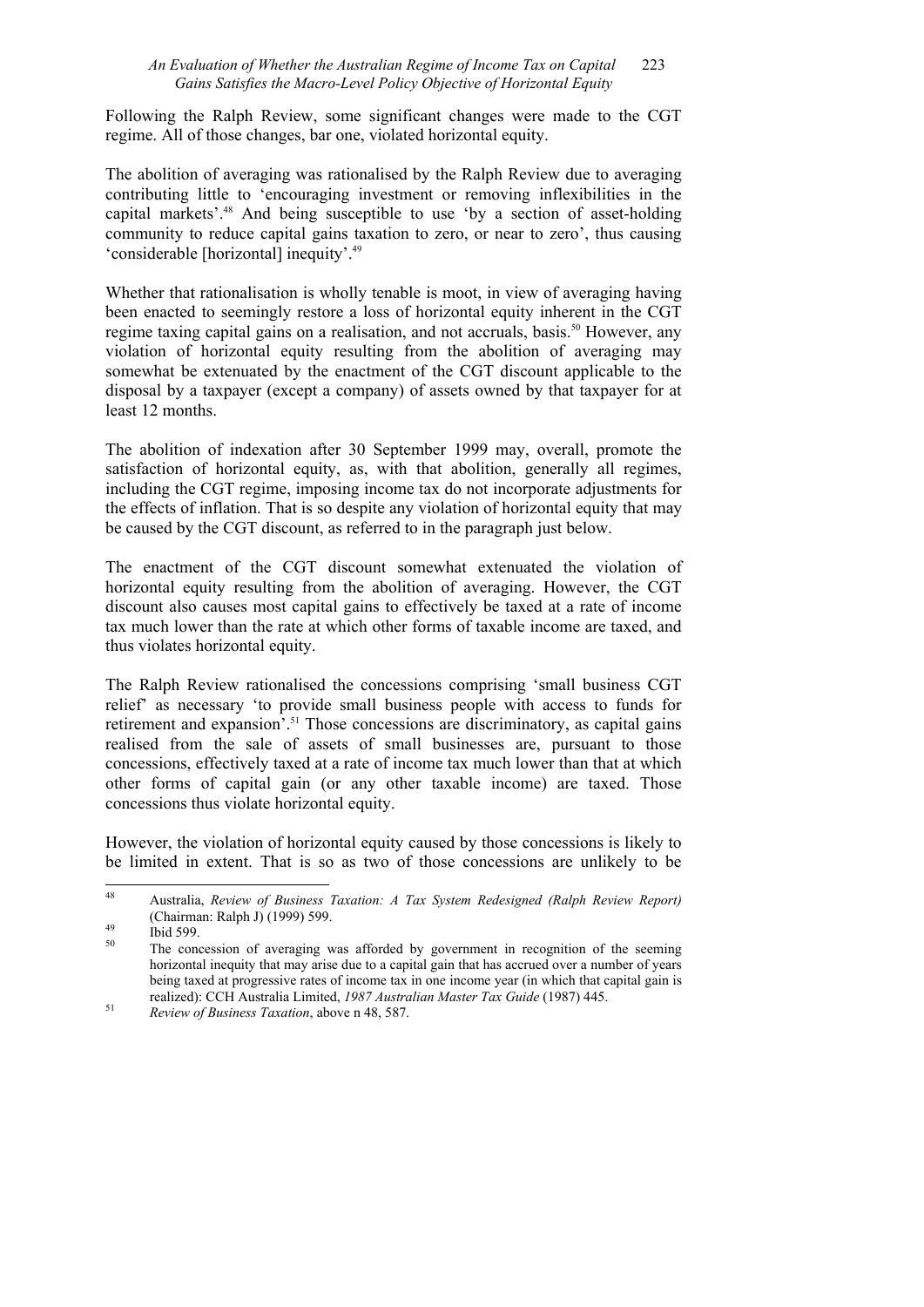availed of by any one taxpayer frequently. The first of those two concessions – the exemption of any capital gain made on the sale of business assets where the owners of those assets retire after such sale – can be availed of by any one taxpayer only on that taxpayer's retirement. The second of those two concessions – the exemption of any capital gain made on the sale of business assets where those assets had been owned by the taxpayer selling those assets for at least 15 years – can be availed of by any one taxpayer only in relation to a business asset owned by that taxpayer for as long as 15 years.

Accordingly, though all of the significant changes that were made to the CGT regime following the Ralph Review, except the change limiting indexation only up to 30 September 1999, violated horizontal equity, that violation of horizontal equity, however, did not occur due to those changes satisfying the macro-level policy objective of vertical equity. Rather, those changes that did violate horizontal equity – the CGT discount (to the extent that it does not negate the effects of the abolition of averaging), and the concessions comprising 'small business CGT relief' – also violated vertical equity, as those changes are likely to benefit a segment of taxpayers who are relatively more wealthy.

The requirement that the CGT regime does satisfy the macro-level policy objective of vertical equity did not, accordingly, affect the perception that the CGT regime will satisfy the macro-level policy objective of horizontal equity being largely correct. And those changes to the CGT regime that have occurred since the enactment of that regime have not affected that perception being largely correct.

## D *Economic Efficiency*

As noted in my earlier work: $52$ 

- The attainment of economic efficiency is defined as a state that pertains where scarce resource use occurs such that there is no possibility of making a change of scarce resource use which helps one person without hurting anyone else.53
- And, in practical terms, in a country which is a liberal democracy, the attainment of economic efficiency in the use of scarce resources by that country is generally ensured through permitting the unfettered operation of market forces.<sup>54</sup>

In comparison with any economic system in the entire history of humankind, a freemarket economy must be regarded as one with a high, if not the one with the highest, performance rating, if that performance were to be judged in terms of the

 $52$  $\frac{52}{53}$  Sridaran, above n 1, 27.

 $^{53}$  Musgrave and Musgrave, above n 13, 82.

Meade, above n 5, 10.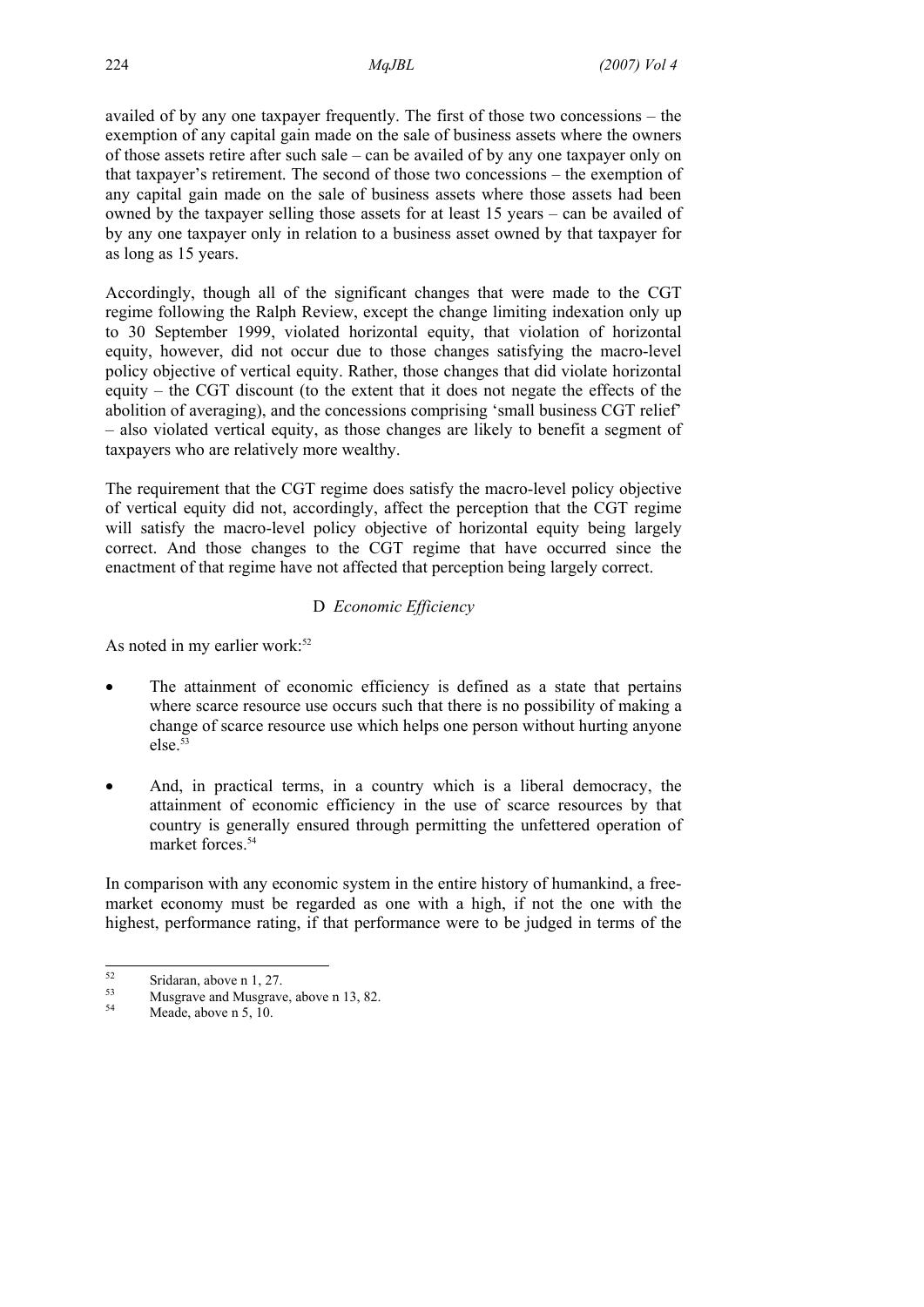## *An Evaluation of Whether the Australian Regime of Income Tax on Capital* 225 *Gains Satisfies the Macro-Level Policy Objective of Horizontal Equity*

level of wealth produced due to the economic system.<sup>55</sup> Accordingly, the choice of a free-market economic system as the optimal means for accomplishment economic efficiency is a choice hard to impugn.

An income tax can affect the operation of a free-market economy in two ways: First, an income tax can cause an 'income effect'.<sup>56</sup> Or, second, it can cause a 'substitution effect'.57

An income effect is caused where a tax on income, as that tax reduces the spendable income of the taxpayer on whom that tax is imposed, induces that taxpayer to either work harder, save more, or employ her or his capital better, so as to restore that taxpayer's post-tax income to negate that reduction.<sup>58</sup>

And a substitution effect is caused where a tax on income, as that tax reduces, with respect to a taxpayer on whom that tax is imposed, the spendable income that that taxpayer can earn from either working an additional unit of time or employing her or his capital better, induces that taxpayer to prefer leisure to work,<sup>59</sup> to save less, or be indifferent as to how that taxpayer's capital is employed.<sup>60</sup> Accordingly, a substitution effect, caused by an income tax, is compounded where one type of income is taxed differently, or not taxed at all, relative to other types of income. That is so as then a taxpayer will be induced to convert income that is highly taxed to income that is taxed less; in other words, substitute income that is highly taxed with income that is taxed less.<sup>61</sup> A substitution effect may thus result if capital gains are not taxed, whilst other forms of income are taxed.<sup>62</sup>

An income effect does not impair, but rather promotes, economic efficiency.<sup>63</sup> Conversely, a substitution effect does impair economic efficiency, unless that substitution effect is offset by the impact of income effects.<sup>64</sup>

<sup>55</sup> <sup>55</sup> A M Okun, *Equity and Efficiency: The Big Trade-Off* (1975) 51.<br>Meade, above n 5, 8.<br>Meade above n 5, 8.

 $57$  Meade, above n 5, 8.

 $58 \t\t Meade, above n 5, 8.$ 

<sup>59</sup> For an empirical finding that high marginal rates of income tax may not necessarily cause those deriving labour income to work less, see Break G F, 'Income Taxes and Incentives to Work: An Empirical Study' (1957) 47(5) *The American Economic Review* (September 1957) 529-549.<br>
60 Meade, above n 5, 8; Conversely, for empirical findings essentially to the effect that marginal

rates of income tax may not have a significant influence on how taxpayers employ their capital, see J E Stiglitz 'The Corporation Tax' (1976) 5 *Journal Of Public Economics* 303-311; D F Bradford, 'The Incidence and Allocation Effects of a Tax on Corporate Distributions' (1981) 15 *Journal Of Public Economics* 1-22.<br>
Okun, above n 55, 61.<br>
Okun, above n 55, 61.

 $\frac{62}{63}$  Okun, above n 55, 61.

 $^{63}$  Meade, above n 5, 8.

Meade, above n 5, 8.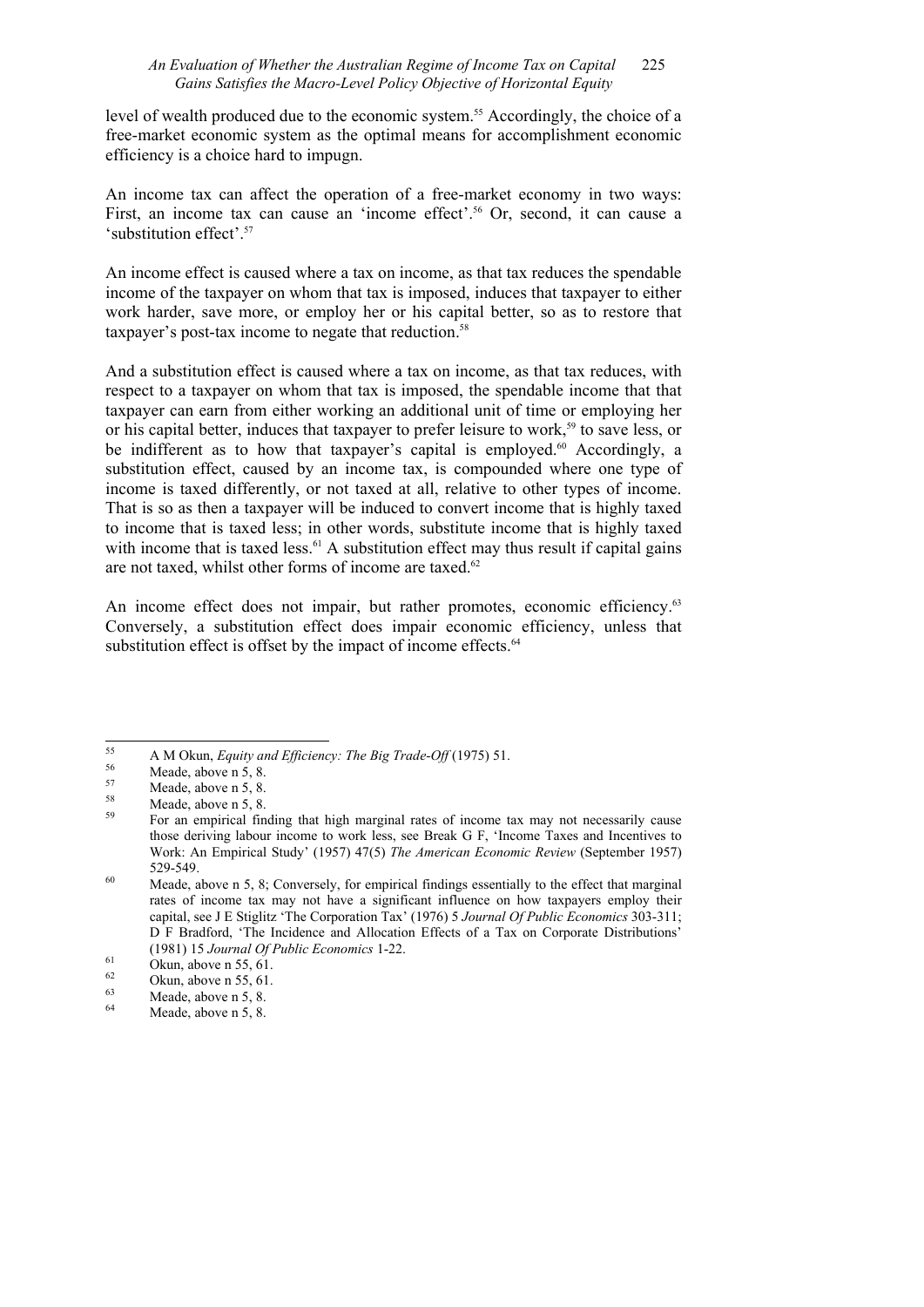Accordingly, the avoidance (or, at least, the minimisation) of substitution effects that an income tax causes is conducive to the unfettered operation of a free-market economic system.

The unfettered operation of a free-market economic system essentially means that those of the public of a country that operates such a system who are most "efficient" (or "productive") are allocated the largest share of that country's scarce resources. There will, thus, be caused inequalities in income and wealth amongst those in that country, as well as collateral inequalities amongst them in social status and power that accompany income and wealth. $65$  Two of potentially many significant manifestations of such inequalities in social status and power are:

- The less-wealthy, relative to the wealthy, will in reality not enjoy equality before the law. That is so as the less-wealthy will be less educated, and therefore be less informed as to how they can take full advantage of the legal system, as well as lack the financial means to secure optimal legal representation to assert their position at law.<sup>66</sup>
- The less-wealthy, relative to the wealthy, will have limited, if any, means to influence political outcomes, other than through voting at elections, as, unlike the wealthy, they will not be able to make significant financial contributions to political parties or engage political lobbyists.<sup>67</sup>

Accordingly, the effects of an unfettered operation of a free-market economic system, and therefore economic efficiency, will generally not be wholly coextensive with horizontal equity.

Despite that, there are those (some of considerable authority) who assert that the maintenance of an unfettered free-market economic system by any country is sacrosanct.<sup>68</sup> That assertion is generally principally based on four grounds:

- A free-market economic system is consistent with the conferment on individuals the broadest possible scope of private property and rights, thereby facilitating amongst individuals the broadest range of choice, and thus personal freedom.69
- A free-market economic system helps to safeguard individuals' political rights against encroachment by government.<sup>70</sup>

<sup>65</sup>  $\frac{65}{66}$  Okun, above n 55, 51.

 $^{66}$  Okun, above n 55,23.

 $\frac{67}{68}$  Okun, above n 55, 24-26.

<sup>&</sup>lt;sup>68</sup> M Friedman, *Capitalism and Freedom* (1962) 158.<br>
Okun, above n 55, 36.

Okun, above n 55, 38.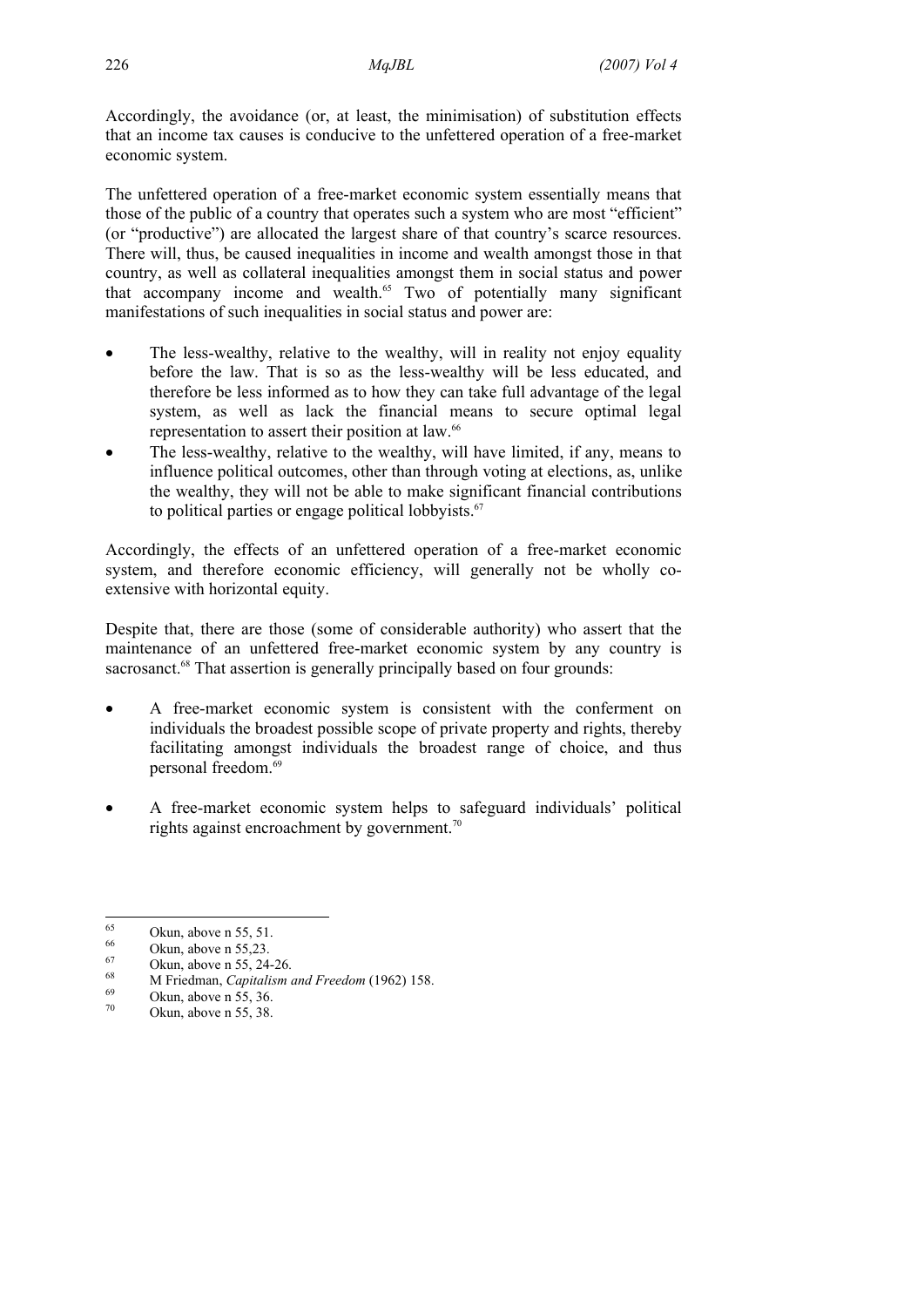## *An Evaluation of Whether the Australian Regime of Income Tax on Capital* 227 *Gains Satisfies the Macro-Level Policy Objective of Horizontal Equity*

- A free-market economic system represents the only ethical method of rewarding one for her or his contribution, as what one receives as a reward for one's contribution is what someone else is freely prepared to pay.<sup>71</sup>
- A free-market economic system is the economic system that best promotes economic efficiency (or economic growth).<sup>72</sup>

All of those grounds, except the last one, are, on close review, not wholly tenable, for the following reasons.73

In practice, in all countries that are liberal democracies that essentially adopt a freemarket economic system, private property and rights of individuals of those countries are necessarily, in some respects, circumscribed by government action. For instance, an individual is not allowed the freedom to engage in any occupation that she or he likes; in Australia, for instance, an individual must possess certain qualifications prescribed by government if she or he is to engage in the occupation of a medical practitioner.<sup>74</sup> And a large part of private property, such as company shares, is created by government action. Ownership of such property, and resulting rights, therefore, cannot be asserted by any individual generally without recourse to government initiated legislation.75

The ground that a free-market economic system helps to safeguard individuals' political rights against encroachment by government has more substance, but that ground too is not wholly tenable. For instance, Scandinavian governments have generally exercised significant control over the economies of their respective countries, but they have done so without compromising the democratic institutions of those countries.76 In contrast, previous fascist governments in Italy and Germany have, in those countries, suppressed democratic institutions, whilst largely maintaining a free-market economic system.<sup>77</sup>

 $71$  $\frac{71}{72}$  Okun, above n 55, 40.

 $^{72}$  Above, note 55, p 51.<br>
See LGray Ealso De

<sup>73</sup> See J Gray, *False Dawn: The Delusions of Global Capitalism* (1998) 1-21 for a perceptive, thorough and persuasive analysis as to why a 'free-market economic system' is not as 'free' as many claim it is. The following passage from there sums up that analysis: 'Free market governments model their policies on the era of *laissez-faire*–the mid-nineteenth century period [in the UK] in which government claimed that it did not intervene in economic life. In reality a *laissez-faire* economy – that is to say, an economy in which markets are deregulated and put beyond the possibility of political and social control–cannot be reinvented. Even in its heyday it was a misnomer. It was created by state coercion, and depended on every point in its workings on the power of government. By the First World War the free market had ceased to exist in its most extreme form because it did not meet human needs – including the need for

personal freedom' (5).<br>
Okun, above n 55, 36.<br>
Okun, above n 55, 36.

 $\frac{75}{76}$  Okun, above n 55, 36.

 $\frac{76}{77}$  Okun, above n 55, 40.

Okun, above n 55, 40.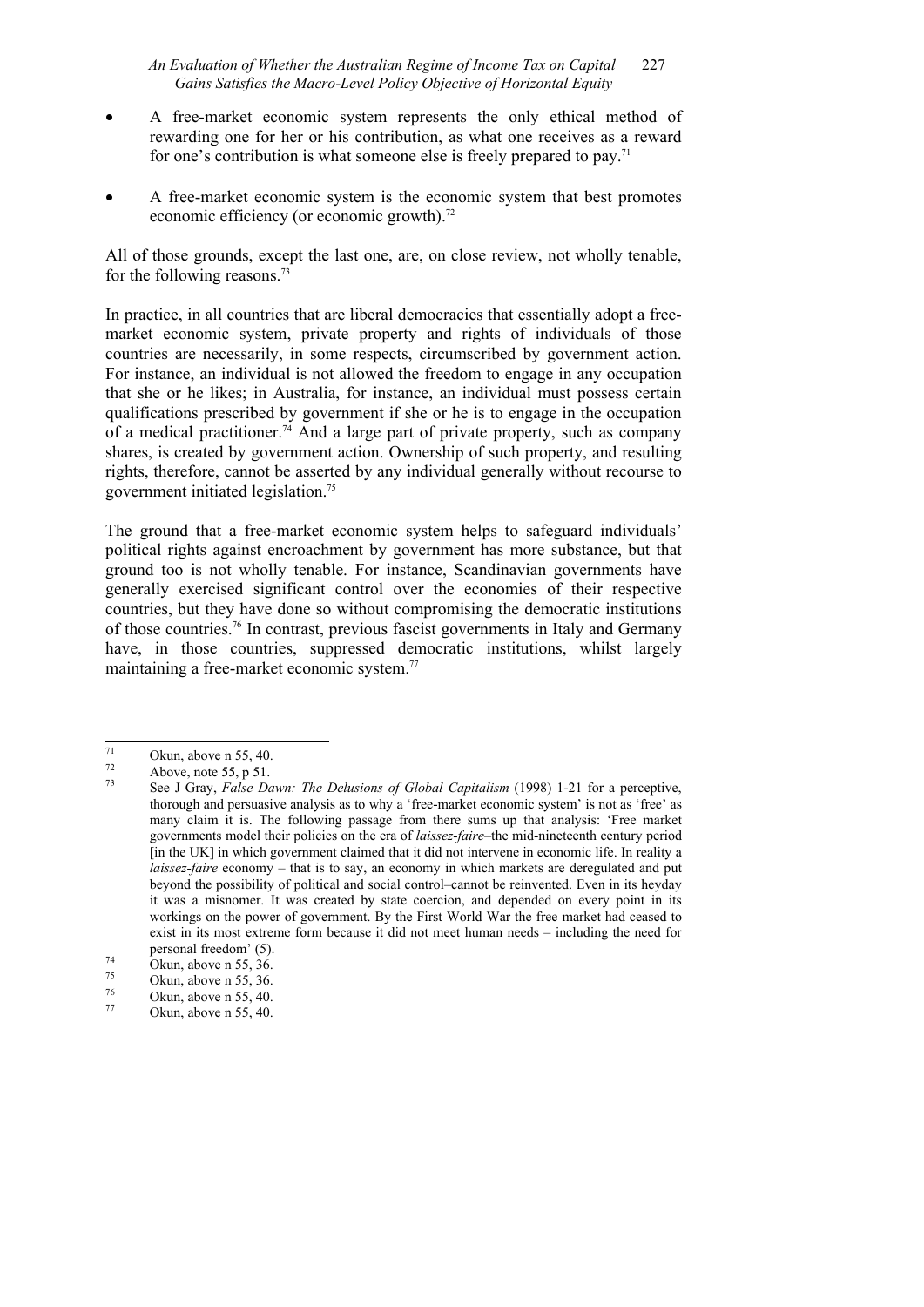The reward one receives, in a free-market economic system, for one's contribution may not necessarily be ethical for a number of reasons, such as the following. One's contribution can be influenced by factors such as one's family background, privilege or status, factors which do not evenly apply to everyone in a country.78 One's contribution may also be influenced by physical or mental deformities.<sup>79</sup> And one's contribution may be influenced, even significantly, by the contribution of others.80 For instance, Bill Gates can never contribute the effort he does contribute to Microsoft, an effort which is highly valued by Microsoft as it rewards that effort to the tune of several million dollars, if not for the efforts of the entire workforce of Microsoft, most of whom are rewarded by Microsoft modestly relative to the reward Microsoft offers Bill Gates.

The ground that a free-market economic system is the economic system that best promotes economic efficiency (or economic growth) is, as noted above, a ground that is hard to impugn. $81$  Accordingly, it is that ground which furnishes the most cogent basis for regarding economic efficiency (or, in other words, the causation of minimal disruption to the unfettered operation of the free-market economic system) as a macro-level policy objective that a tax system (such as the CGT regime) should satisfy. That is so despite economic efficiency, as explained above, generally not being wholly co-extensive with horizontal equity.<sup>82</sup>

The satisfaction of the macro-level policy objective of economic efficiency, accordingly, as explained above, essentially means that substitution effects that an income tax causes should be avoided (or, at least, minimised), for which, as explained above, all forms of income, including capital gains, should be made liable to income tax similarly. A failure to capture capital gains as being liable to income tax, accordingly, may, as explained above, compound the substitution effects that an income tax causes.

There is a view that the capture of capital gains as being liable to income tax (as the CGT regime does), rather than contributing to the avoidance (or minimisation) of substitution effects that an income tax causes, compounds such substitution effects, as such capture may disincline owners of assets to dispose of those assets, thereby inhibiting the free movement of capital from a less productive use to a more

<sup>78</sup>  $\frac{78}{79}$  Okun, above n 55, 43.

 $\frac{79}{80}$  Okun, above n 55, 44.

 $\frac{80}{81}$  Okun, above n 55, 46.

<sup>81</sup> In note 56 in my earlier work (cited in note 1 above), a number of works (by respectively R Ball, J Q Wilson, L Chipman, and E H Nell) is cited that canvass the pros and cons of a free-

market economic system as a means for accomplishing economic efficiency.<br><sup>82</sup> In note 61 in my earlier work (cited in note 1 above), a work (by Stilwell F) is cited that articulates an analysis as to why an 'equal' distribution of a country's scarce resources may never cause a too severe impairment of economic efficiency. In note 62 in my earlier work (cited in note 1 above), a work (by Stein H) is cited that discusses why (in terms articulated by Henry Simons) a country's government should intervene to reallocate that country's scarce resources (otherwise allocated through unfettered operation of market forces) amongst that country's public.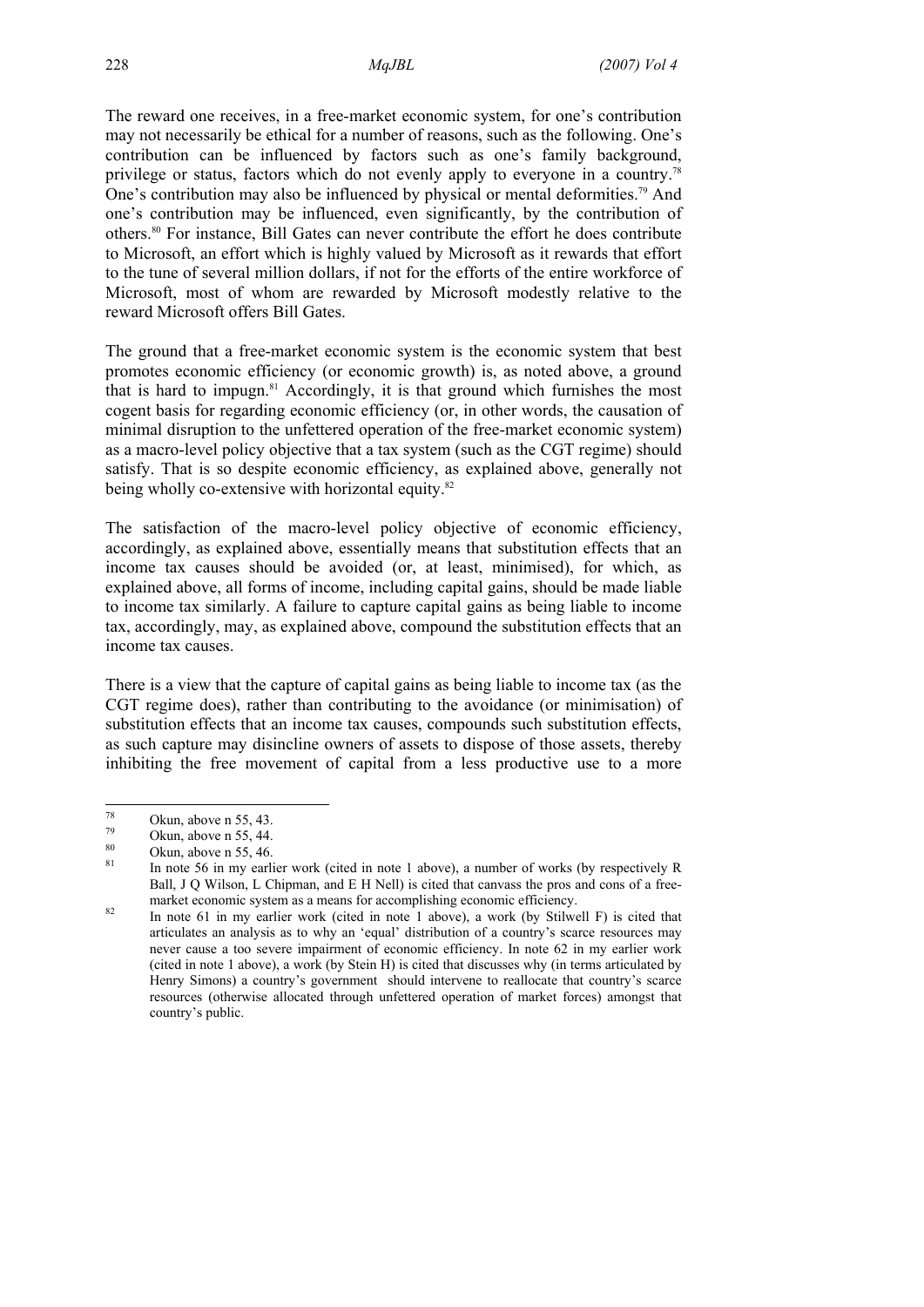## *An Evaluation of Whether the Australian Regime of Income Tax on Capital* 229 *Gains Satisfies the Macro-Level Policy Objective of Horizontal Equity*

productive one.83 That seeming disinclination of owners of assets to dispose of those assets is generally referred to as 'the lock-in effect'.<sup>84</sup>

That view has seemingly never been confirmed or contradicted by conclusive empirical research.<sup>85</sup> That view has been countered by the following arguments, none of which has been confirmed or contradicted by conclusive empirical research:

- The seeming 'lock-in effect', if it in fact does obtain, does not affect the aggregate level of investment in a country, as, whilst the capital of the owner of 'locked-in' assets remains immobile, the capital of an investor who may have, if not for the 'lock-in effect', purchased those 'locked-in' assets remains mobile, free to be invested in other assets.<sup>86</sup>
- The seeming 'lock-in effect', if it in fact does obtain, in the case of company shares quoted on a stock exchange, does not cause steep fluctuations in the prices of such shares, as, often, those who sell such shares, which are 'locked-in', use the proceeds realised from those sales to buy other such shares, rather than withdrawing those proceeds altogether from investment in such shares $87$
- The seeming 'lock-in effect', if it in fact does obtain, may render some stability to the periods for which owners of assets invest in those assets by discouraging those owners from frequently disposing of those assets for speculative purposes.<sup>88</sup>
- The seeming 'lock-in effect', if it in fact does obtain, will cause owners of assets to retain those assets, rather than to dispose of those assets and expend the proceeds realised from such disposal on consumption.<sup>89</sup> Such an inducement on owners of assets to retain those assets will negate the inherent bias of an income tax, relative to a consumption tax, against saving.<sup>90</sup>
- The seeming 'lock-in effect', if it in fact does obtain, will cause greater mobility of capital during an economic downturn, as owners of assets may dispose of their assets, during an economic downturn, so as to realise capital losses, as those capital losses will be deductible on the capture of capital gains as being liable to income tax, but not otherwise.<sup>91</sup>

 $\overline{83}$  $83$  Krever and Brooks, above n 43, 63.

<sup>&</sup>lt;sup>84</sup> Krever and Brooks, above n 43, 63.

<sup>&</sup>lt;sup>85</sup> Krever and Brooks, above n 43, 72.<br><sup>86</sup> Krown and Brooks, above n 43, 72.

 $rac{86}{87}$  Krever and Brooks, above n 43, 73.

 $87$  Krever and Brooks, above n 43, 73.

<sup>&</sup>lt;sup>88</sup> Krever and Brooks, above n 43, 73.

<sup>&</sup>lt;sup>89</sup> Krever and Brooks, above n 43, 74.

<sup>&</sup>lt;sup>90</sup> Krever and Brooks, above n 43, 74. Krever and Brooks, above n 43, 74.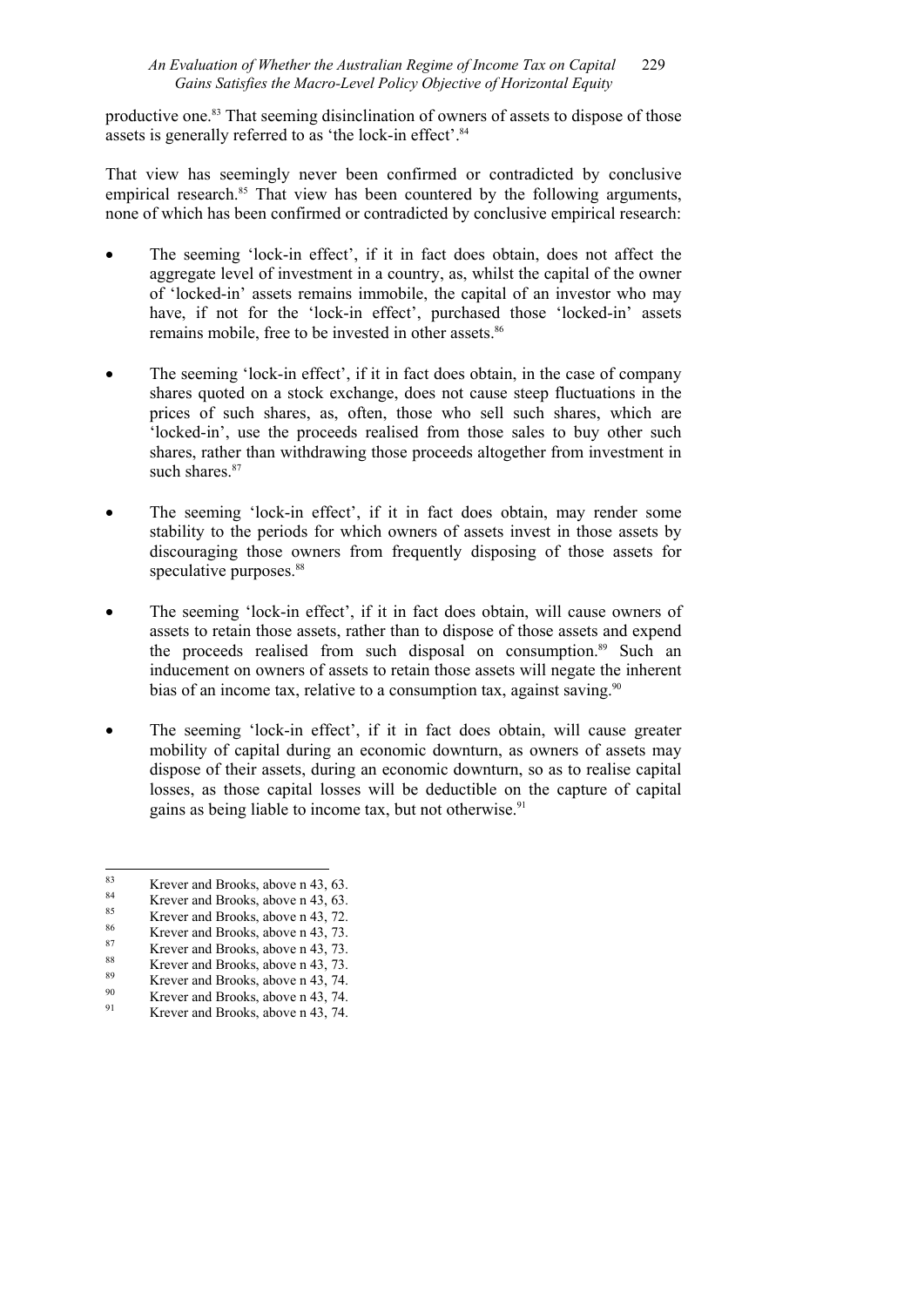The *Draft White Paper* stated:

… The case for taxing income in the form of capital gains thus follows from the general case for comprehensiveness in the definition of the income tax base and is similarly grounded in terms of objectives of equity, efficiency and combating tax avoidance …92

The meaning of that statement in the *Draft White Paper* is best decomposed thus:

- The CGT regime, upon enactment, will promote the satisfaction of horizontal equity.
- Whilst income tax in general does cause substitution effects that impair economic efficiency, those substitution effects will be reduced upon the enactment of the CGT regime, as, upon the enactment of the CGT regime, the scope, as was then obtaining, for a taxpayer to substitute highly taxed income with untaxed capital gains is foreclosed.

Accordingly, in the enactment of the CGT regime, the requirement for satisfying the macro-level policy objective of economic efficiency was perceived to be significant, as was the requirement for satisfying the macro-level policy objective of horizontal equity. And that first requirement did not cause that second requirement to be compromised.

Of those changes made to the CGT regime following the Ralph Review, one change is of significance in relation to economic efficiency and horizontal equity. That change is the CGT discount that was made applicable with respect to capital gains realised by taxpayers, except companies, after 21 September 1999.

That CGT discount was rationalised by the Ralph Review as necessary in order to negate the 'lock-in effect', without offering any empirical analysis to support that rationale. Accordingly, in the view of the Ralph Review, that CGT discount was necessary in order that the CGT regime satisfies the macro-level policy objective of economic efficiency.

That CGT discount violates horizontal equity as those capital gains that are eligible to that CGT discount (and most capital gains would) become taxed effectively at a rate of income tax much lower than the rate at which other forms of taxable income are taxed. The effect of that violation of horizontal equity, however, is somewhat extenuated, as that violation negates the violation of horizontal equity resulting from the abolition (following the final report of the Ralph Review) of averaging. Accordingly, on balance, the net violation of horizontal equity which that CGT discount does cause may not be significant.

 $92$ 92 *Reform of the Australian Tax System*, above n 46, 77.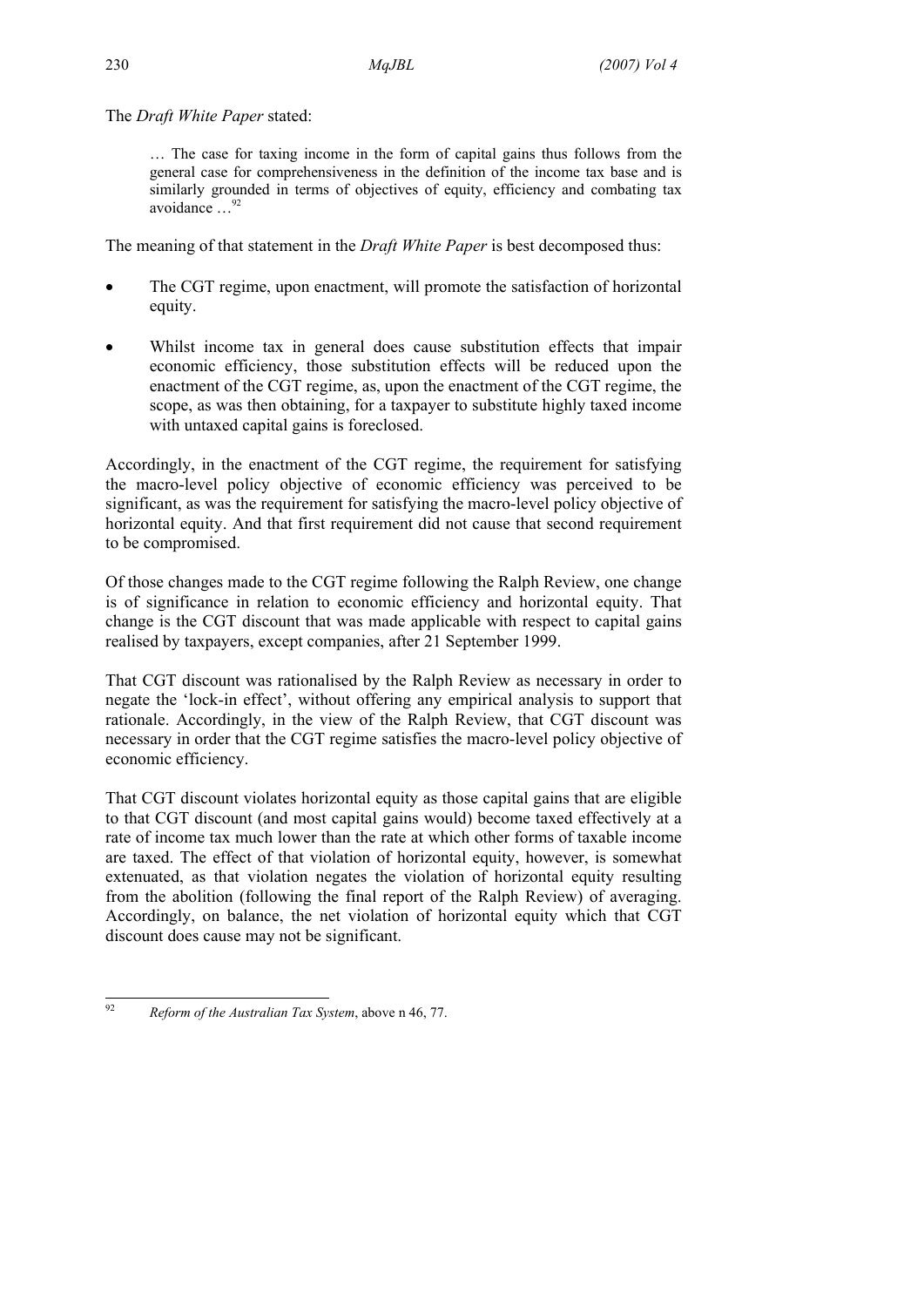## *An Evaluation of Whether the Australian Regime of Income Tax on Capital* 231 *Gains Satisfies the Macro-Level Policy Objective of Horizontal Equity*

The requirement that the CGT regime does satisfy the macro-level policy objective of economic efficiency did not, accordingly, affect the perception that the CGT regime will satisfy the macro-level policy objective of horizontal equity being largely correct. And those changes to the CGT regime that have occurred since the enactment of that regime may have not affected that perception being largely correct.

## E *Compatibility with Tax Systems of other Countries, and Conformity with Australia's Treaty and other like Obligations*

As noted earlier,<sup>93</sup> at the time CGT was enacted in Australia, of those developed countries which have tax systems generally comparable to those of Australia, the USA, the UK, and Canada had already enacted regimes for the comprehensive taxation of capital gains. $94$  As of 1990 (that is, just about four years after the CGT regime was enacted in Australia), all of Australia's major trading partners (bar New Zealand) were taxing capital gains.<sup>95</sup>

That fact – which is that all Australia's major trading partners (bar New Zealand) were taxing capital gains–cannot by itself be taken as necessarily having required that Australia enacts a regime for the comprehensive taxation of capital gains. However, that fact did mean that, if Australia did choose to enact a regime for the comprehensive taxation of capital gains (as Australia did, by way of the CGT regime), that choice would not have been incompatible with the tax systems of Australia's major trading partners. Any lack of compatibility of the tax systems of Australia applicable to taxation of capital income, which includes capital gains, with corresponding tax systems of Australia's major trading partners does possibly affect the level of Australia's inbound and outbound capital flows.<sup>96</sup>

## The *Draft White Paper* stated:

… The lack of general capital gains tax represents a structural defect in the income tax system which lies at the core of many avoidance arrangements: if income can be converted into or dressed up as capital gains, income tax can be avoided completely. The imposition of a capital gains tax would, therefore, strike at one of the foundations of tax avoidance in Australia. …97

Accordingly, the CGT regime was rightly perceived as being necessary to complement the income tax regime that was then obtaining, that is, obtaining before

 $93$  $\frac{93}{94}$  Sridaran, above, n 1, 76.

<sup>&</sup>lt;sup>94</sup> Krever and Brooks, above n 43, 8.

Krever and Brooks, above n 43, 40.

<sup>96</sup> See generally H Grubert, 'Source Rules, Trade and Income Taxes, and Electronic Commerce: Designing Rules for the Taxation of Cross-Border Income' (2003) 33(2) *Economic Analysis & Policy* 237; P Burn, 'How Highly Taxed Are We?: The Level and Composition of Taxation in Australia and the OECD' *CIS Policy Monograph*, 2004, 67 accessible < http://www.cis.org.au > (28 December 2004). 97 *Reform of the Australian Tax* System, above n 46, 78.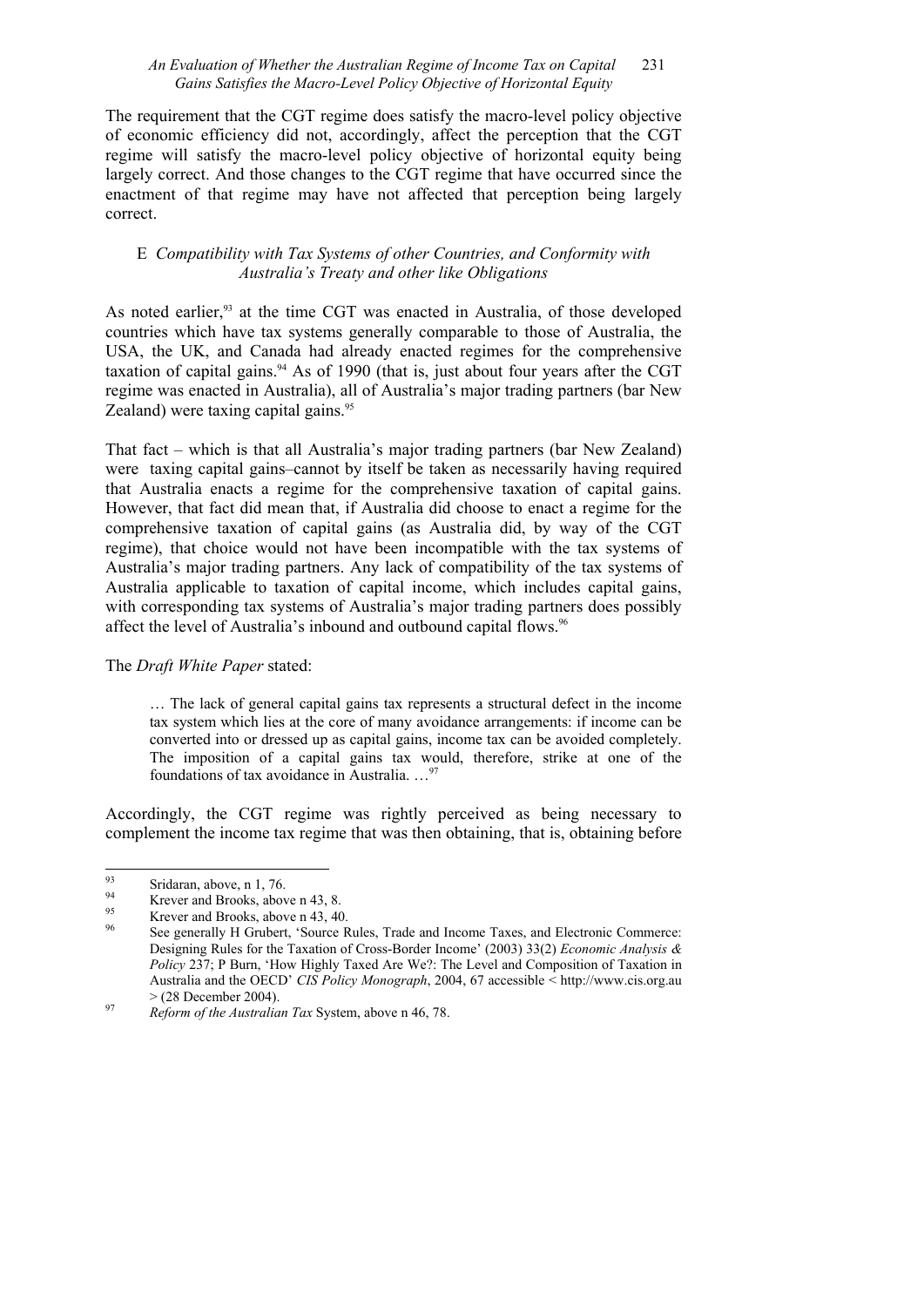the enactment of the CGT regime. $98$  For, with the enactment of the CGT regime, revenue lost by the Australian government through the avoidance of income tax by taxpayers converting income gains liable to income tax to untaxed capital gains will cease to be lost, as taxpayers will then cease to have an incentive to so convert income gains to capital gains.<sup>99</sup>

Absent the CGT regime, therefore, unlike its major trading partners (bar New Zealand), Australia lacked a basis, and therefore an entitlement, to exact income tax on a gain that is characterised as a capital gain, but which, if not for the absence the CGT regime, will have been characterised in its true form as an income gain. Australia was thus, in a fiscal sense, at a competitive structural disadvantage vis-àvis its major trading partners before the CGT regime was enacted, as those countries (bar new Zealand) will have exacted tax from that gain irrespective of its form (that is, irrespective of whether it is a capital gain or an income gain) where either that gain is sourced in those countries or the entity deriving that gain is a taxresident of those countries.

If the CGT regime was not enacted, with respect to Australian sourced capital gains derived by entities that were not tax-residents of Australia, therefore, Australia will have not had a basis, and therefore an entitlement, to exact any taxes. The country of residence of those entities, however, will have exacted taxes on those capital gains, as, as noted earlier, all of Australia's major trading partners (bar New Zealand) were taxing capital gains. Australia was thus, in a fiscal sense, at a competitive structural disadvantage vis-à-vis its major trading partners before the CGT regime was enacted.

At the time the CGT regime was enacted, Australia had concluded a number of double tax avoidance treaties with other countries, but had not entered into any other like obligations, bi-laterally or multi-laterally, that potentially impinged on the CGT regime.<sup>100</sup>

With respect to those double tax avoidance treaties, Australia's official position, as promulgated by the Commissioner – a position that has yet not been contested in court, but which has been the subject of some criticism $101 - \text{was}$ :

<sup>98</sup> 

<sup>&</sup>lt;sup>98</sup> Reform of the Australian Tax System, above n 43, 70.<br>
<sup>99</sup> Reform of the Australian Tax System, above n 43, 70.<br>
<sup>100</sup> Taxation Ruling, TR 2001/12 (2001) para 5.<br>
<sup>101</sup> The position promulgated by the Commissioner ha criticism. For instance, see I Gzell, 'International Tax: Current Issues' (2001) 4(3) *The Tax Specialist*, 114. There, essentially, it is argued that the Commissioner's position that the types of taxes to which double tax avoidance treaties concluded by Australia before the enactment of the CGT regime were explicitly made applicable did not encompass a tax (even if it is nominally described as an income tax, as the CGT is) on capital gains is not tenable. That is so, it is argued there, as the CGT is, through its introduction to the 1936 Act and subsequently the 1997 Act, indisputably comprehended by income tax. Arguments consistent with those of Gzell (described just above) are found in R I Hamilton, R L Deutsche and J C Raneri, *Guidebook to Australian International Taxation* (2001) 6-33-6-36.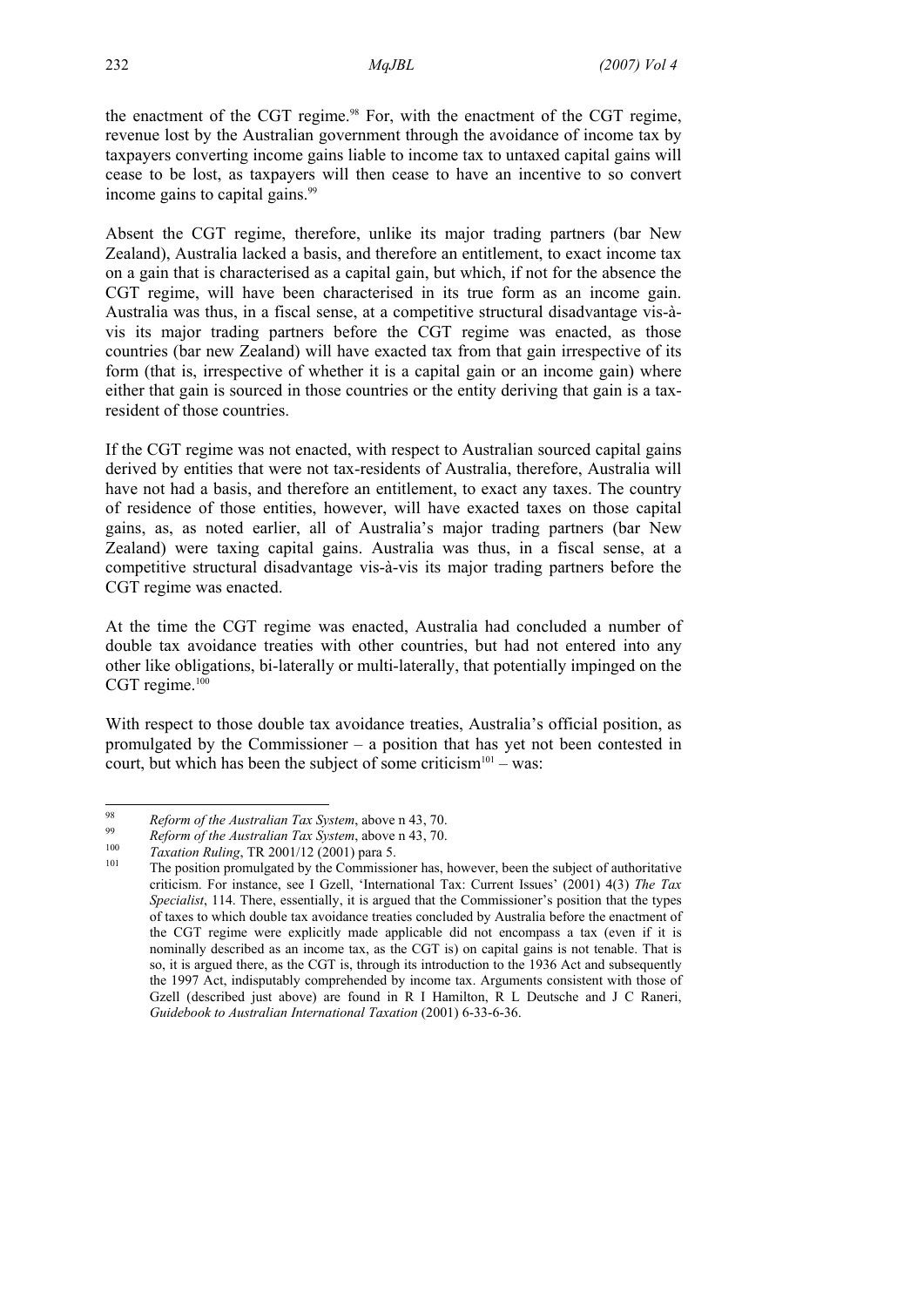## *An Evaluation of Whether the Australian Regime of Income Tax on Capital* 233 *Gains Satisfies the Macro-Level Policy Objective of Horizontal Equity*

- None of those double tax avoidance treaties (except the double tax avoidance treaty Australia had concluded with Austria) applied to the taxation of capital gains pursuant to the CGT regime, as the types of taxes to which those treaties were explicitly made applicable did not encompass a tax on capital gains, even if it is nominally described as an income tax, as the CGT is.102
- And, in any event, none of those double tax avoidance treaties contained provisions that in any way limited Australia's right to tax pursuant to the CGT regime Australian sourced capital gains derived by entities who are not tax- residents of Australia and capital gains wherever sourced derived by entities who are tax-residents Australia.<sup>103</sup>

Accordingly, the enactment of the CGT regime did not cause a breach of conformity, on Australia's part, of Australia's treaty and other like obligations.

Of those changes made to the CGT regime following the Ralph Review, one change is of significance in relation to (on the one hand) satisfying the macro-level policy objective of Australia's tax systems being compatible with tax systems of other countries and Australia maintaining conformity with its treaty and other like obligations, and (on the other) horizontal equity. That change is the CGT discount.

That CGT discount was rationalised by the Ralph Review as necessary in order to ensure that the concession offered in Australia to negate the 'lock-in effect' be akin to corresponding concessions available abroad. Accordingly, in the view of the Ralph Review, that CGT discount was necessary in order that the CGT regime satisfies the macro-level policy objective of Australia's tax systems being compatible with tax systems of other countries.

That CGT discount violates horizontal equity as those capital gains that are eligible to that CGT discount (and most capital gains would) become taxed effectively at a rate of income tax much lower than the rate at which other forms of taxable income are taxed. The effect of that violation of horizontal equity, however, is somewhat extenuated, as that violation negates the violation of horizontal equity resulting from the abolition of averaging; the abolition of averaging was a change made to the CGT regime following the final report of the Ralph Review. Accordingly, on balance, the net violation of horizontal equity which that CGT discount does cause may not be significant.

Thus, in summary, with the enactment of the CGT regime, tax systems of Australia will have become more compatible than they would have been otherwise with tax systems of its major trading partners (bar New Zealand), and Australia will have not breached its conformity with its treaty and other like obligations. Accordingly, the requirement for satisfying the macro-level policy objective of Australia's tax

 $\frac{1}{102}$ <sup>102</sup>*Taxation Ruling,* above n 100, para 5. 103 *Taxation Ruling*, above n 100, para 5.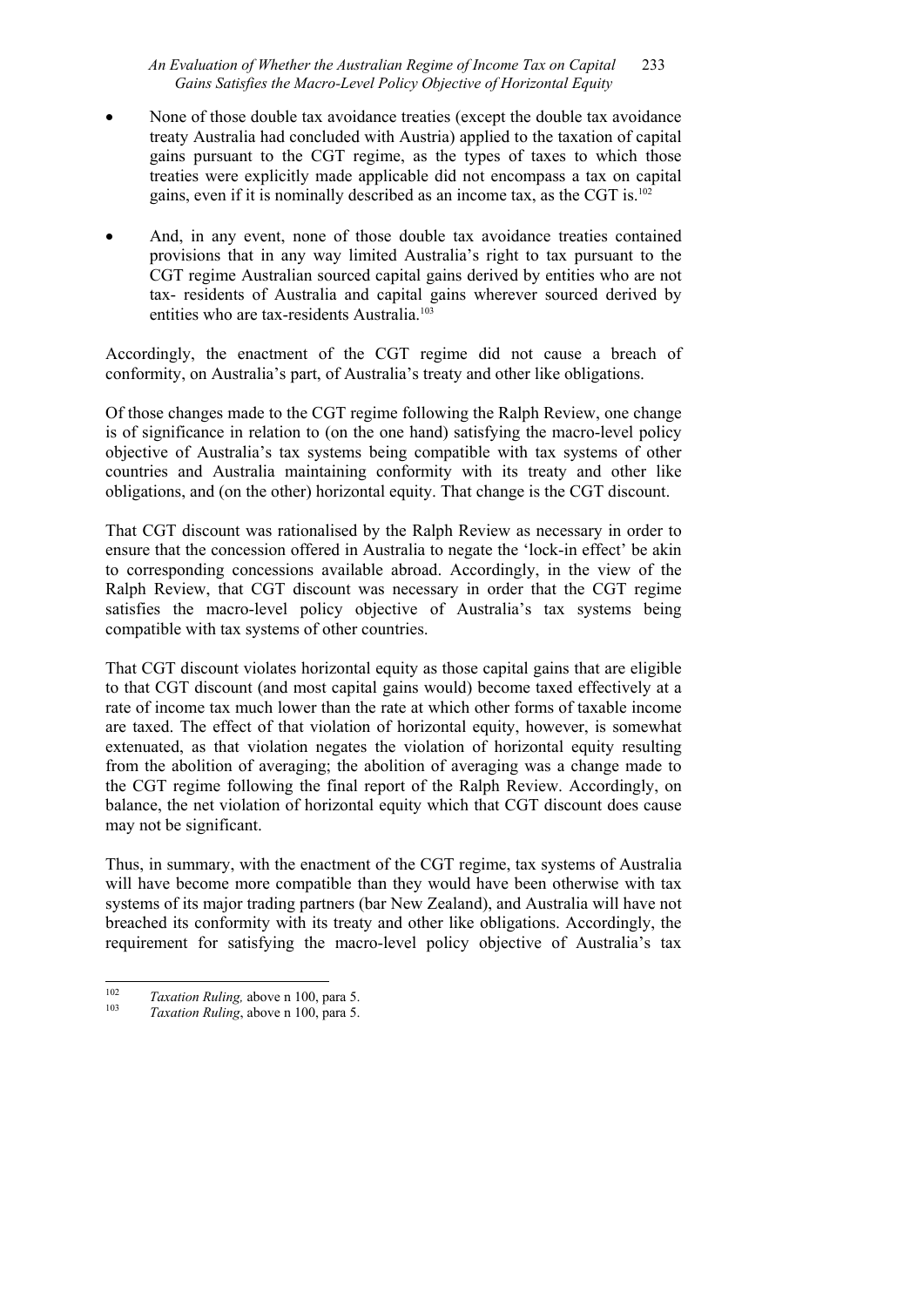systems being compatible with tax systems of other countries and Australia maintaining conformity with its treaty and other like obligations did not affect the perception that the CGT regime will satisfy the macro-level policy objective of horizontal equity being largely correct. And those changes to the CGT regime that have occurred since the enactment of that regime may have not affected that perception being largely correct.

### F *Simplicity*

The simplicity of a tax system causes three possible effects:<sup>104</sup>

#### 1 *Substantive Simplicity*

If the legislative provisions pertaining to that tax system are drafted in a manner that is comprehensible with ease and certainty, administration of that tax system and compliance with that tax system are made easier.<sup>105</sup>

### 2 *Transactional Simplicity*

If the legislative provisions pertaining to that tax system are drafted in a manner that the scope of those legislative provisions is cohesive, the potential for manufacturing transactions of such form that those transactions are not captured by those legislative provisions is minimised.106 Therefore, administration of that tax system and compliance with that tax system are made easier where legislative provisions pertaining to that tax system are drafted in a manner that the scope of those legislative provisions is cohesive.<sup>107</sup>

#### 3 *Administrative and Compliance Simplicity*

If a tax system is so designed that the record keeping and information processing required for the administration of that tax system and the compliance with that tax system are not elaborate, administration of that tax system and compliance with that tax system are made easier.<sup>108</sup>

 $104$ 104 In 2004, Chris Evans published a work (C Evans, *Taxing Personal Capital Gains: Operating Cost Implications* (Research Study No 40, Australian Tax Research Foundation, Sydney, 2003) (cited in note 4), which addressed the question of whether the manner in which capital gains are taxed influence the operating costs of the CGT regime. That work was reviewed as part of the research undertaken for this paper. But that work is not considered to be of relevance to the issue of whether, in the enactment of the CGT regime, the satisfaction of the macro-level policy objective of simplicity warranted a significant compromise of the perception (of the government of the day) that the CGT regime (upon enactment) will satisfy the macro-level policy objective of horizontal equity. That is so as that work is not an empirical study that canvasses the motivations that underlay the enactment of the CGT regime.<br>
Krever and Brooks, above n 43, 138.<br>
Krever and Brooks, above n 43, 138.<br>
Krever and Brooks, above n 43, 138.<br>
Krever and Brook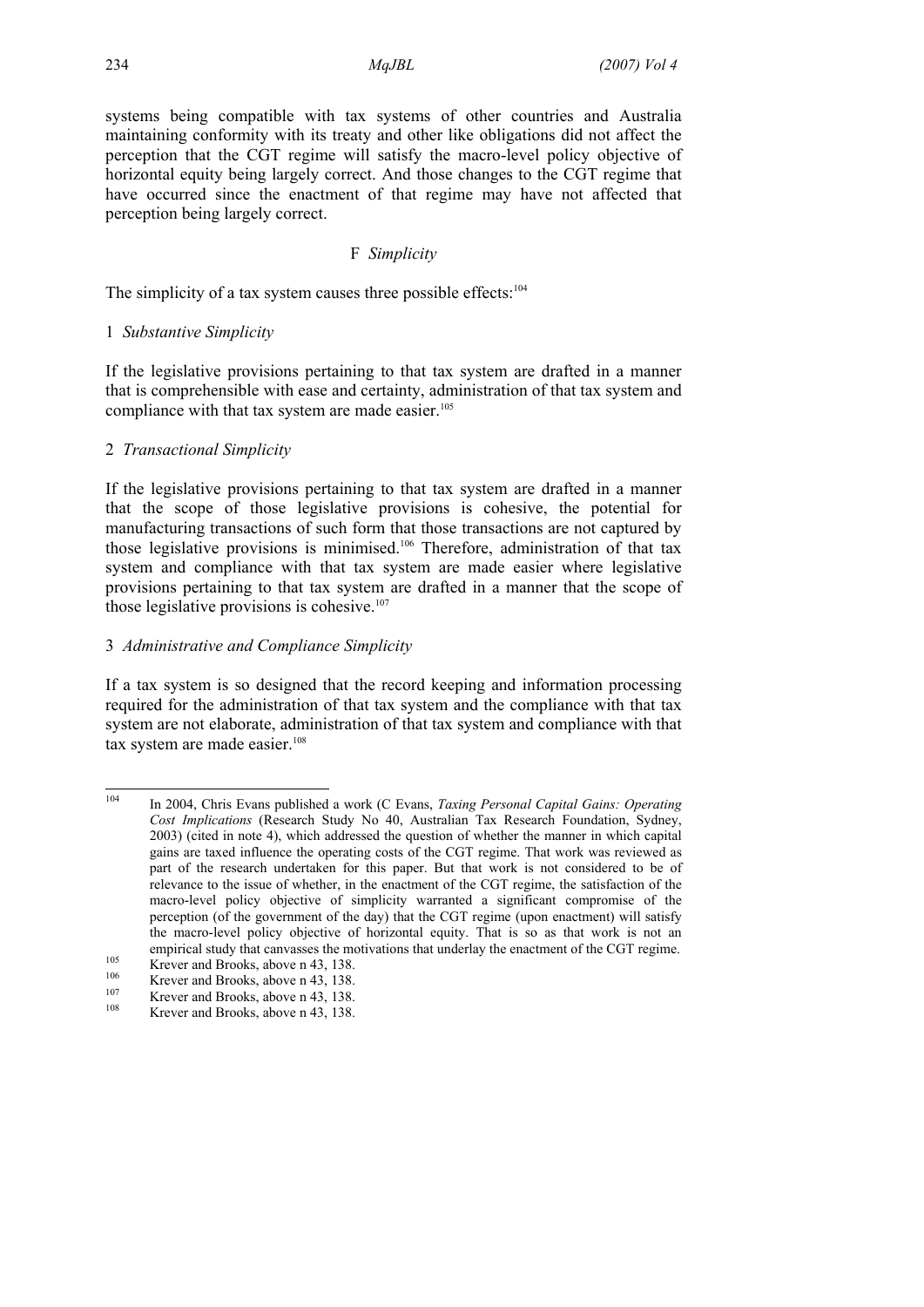#### *An Evaluation of Whether the Australian Regime of Income Tax on Capital* 235 *Gains Satisfies the Macro-Level Policy Objective of Horizontal Equity*

In its *Final Report*, the Asprey Committee stated:

… It is on the ground of equity that, in the Committee's view, the arguments for capital gains tax may reasonably be held to be so strong to overwhelm the admittedly strong case against it on grounds of simplicity. $109$ 

The recommendations in the Final Report of the Asprey Committee proved influential in the eventual enactment of the CGT regime, as that report was reviewed by the Economic Planning and Advisory Committee (appointed by the government which enacted the CGT regime) in the preparation of the *Draft White Paper*.

Accordingly, in the enactment of the CGT regime, the government of the day did concede that the satisfaction of the macro-level policy objective of simplicity will have to be compromised so as to satisfy the macro-level policy objective of horizontal equity. That concession, however, was made subject to a single significant exception.

In the interest of satisfying the macro-level policy objective of simplicity, the CGT regime (as enacted) taxed capital gains only when those capital gains are realised, rather than when they accrued. There is considerable authority for the view that the CGT regime, for it to optimally satisfy horizontal equity, should tax capital gains as they accrue.110 Those authorities essentially reason that a taxpayer who has realised a capital gain and a taxpayer who has an accrued but unrealised capital gain of equal value are in a similar economic situation, and therefore taxing the former taxpayer (merely because that taxpayer has chosen to realise that capital gain) but not the latter taxpayer violates horizontal equity.

<sup>109</sup> 109 Aust, *Taxation Reform Committee Full Report (Asprey Committee Report)* (Chairman: Asprey K W) (1975) 414.<br><sup>110</sup> W D Andrews, 'The Achilles Heel of the Comprehensive Income Tax' in C E Walker and M

A Bloomfield eds, *New Directions in Federal Tax Policy for the 1980s* (1983); A J Auerbach, 'Retrospective Capital Gains Taxation' (Working Paper 2792, National Bureau Of Economic Research, Cambridge, Massachusetts 1988) accessible < http://papers.nber.org/papers/ w2792.pdf > (27 December 2004); A J Auerbach, 'Capital Gains Taxation and Tax Reform' (1989) 42(3) *National Tax Journal* 391; R Brinner, 'Inflation, Deferral and the Neutral Taxation of Capital Gains' (1973) 26(4) *National Tax Journal* 565; M W Bucovetsky, 'Inflation and the Personal Tax Base: The Capital Gains Issue' (1977) 25 *Canadian Tax Journal* 79; and D J Shakow, 'Taxation without Realization: A Proposal for Accrual Taxation' (1986) 134 *University of Pennsylvania Law Review* 1111. A comprehensive analysis as to why taxing capital gains as they accrue ('accruals basis') is to be preferred over taxing capital gains as they realize is given in the source cited in note 43 (131-150). There, it is argued as follows: The accruals basis better satisfies horizontal equity (as, under the accruals basis, a taxpayer who has realised a capital gain and a taxpayer who has an accrued but unrealised capital gain of equal value, are both taxed similarly) (137). The accruals basis better satisfies economic efficiency (as, under the accruals basis, there is no possibility that a 'lock-in' effect will arise) (138). The accruals basis better satisfies simplicity (as, under the accruals basis, the scope for postponement of tax payments through a contrived deferral of the realization of a capital gain is absent) (139). The argument that, under the accruals basis, a taxpayer's liquidity is burdened as the tax on capital gains has to be paid before those gains are realized in liquid form is overstated (141).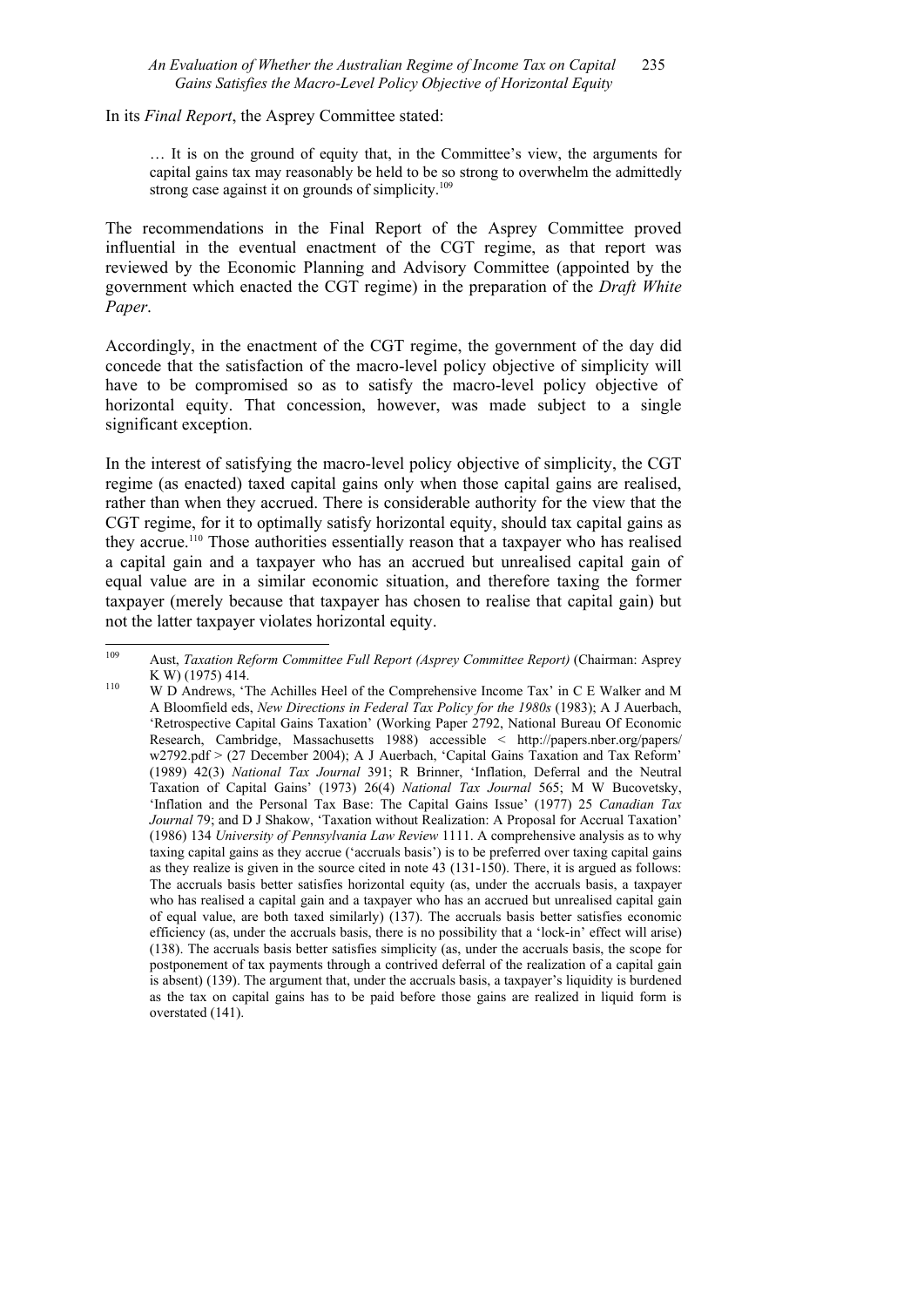However, not any one country, as at the time CGT regime was enacted (or as of now), taxes all capital gains as they accrue.<sup>111</sup> That is so for two main reasons:

- Taxing capital gains as they accrue will require annual valuations by a taxpayer of that taxpayer's capital assets, a requirement that will necessarily result in considerable complexity to the legislative provisions imposing a tax on capital gains.<sup>112</sup>
- Taxing capital gains as they accrue will impose a burden on the liquidity of taxpayers who own capital assets, as those taxpayers will have to pay the tax on capital gains annually, based on accrued values, despite not having realised those capital gains in liquid form.<sup>113</sup>

Those reasons have strong pragmatic relevance. The enactment of the CGT regime, in deference to those reasons, such as to tax capital gains only when those capital gains are realised, rather than when they accrue, however, did not amount to a significant compromise of the perception that the CGT regime will satisfy the macro-level policy objective of horizontal equity. That is so as, even if capital gains are not taxed when those capital gains accrue, taxing capital gains when those capital gains are realised, as the CGT regime does, is an option that better satisfies horizontal equity than not taxing capital gains at all.

Accordingly, the requirement that the CGT regime satisfies the macro-level policy objective of simplicity did compromise the capacity of the CGT regime to also satisfy the macro-level policy objective of horizontal equity. That compromise, though, was not of such significance as to displace the perception that the CGT regime will satisfy the macro-level policy objective of horizontal equity from being a perception that is largely correct. And no changes to the CGT regime have occurred since the enactment of that regime to affect that position.

### G *Stability*

A tax system should satisfy the macro-level policy objective of stability, so as to enable those potentially affected by that tax system to anticipate the incidence of that tax system with certainty.114 Stability of a tax system, accordingly, comprises two features:

The tax which that tax system imposes must be imposed in such manner as to be capable of being ascertained with certainty by a taxpayer who may potentially be liable to that tax.<sup>115</sup>

<sup>111</sup> 

Fix Krever and Brooks, above n 43, 132.<br>
113 Krever and Brooks, above n 43, 105.<br>
114 Krever and Brooks, above n 5, 21.<br>
115 Krever and Brooks, above n 5, 39.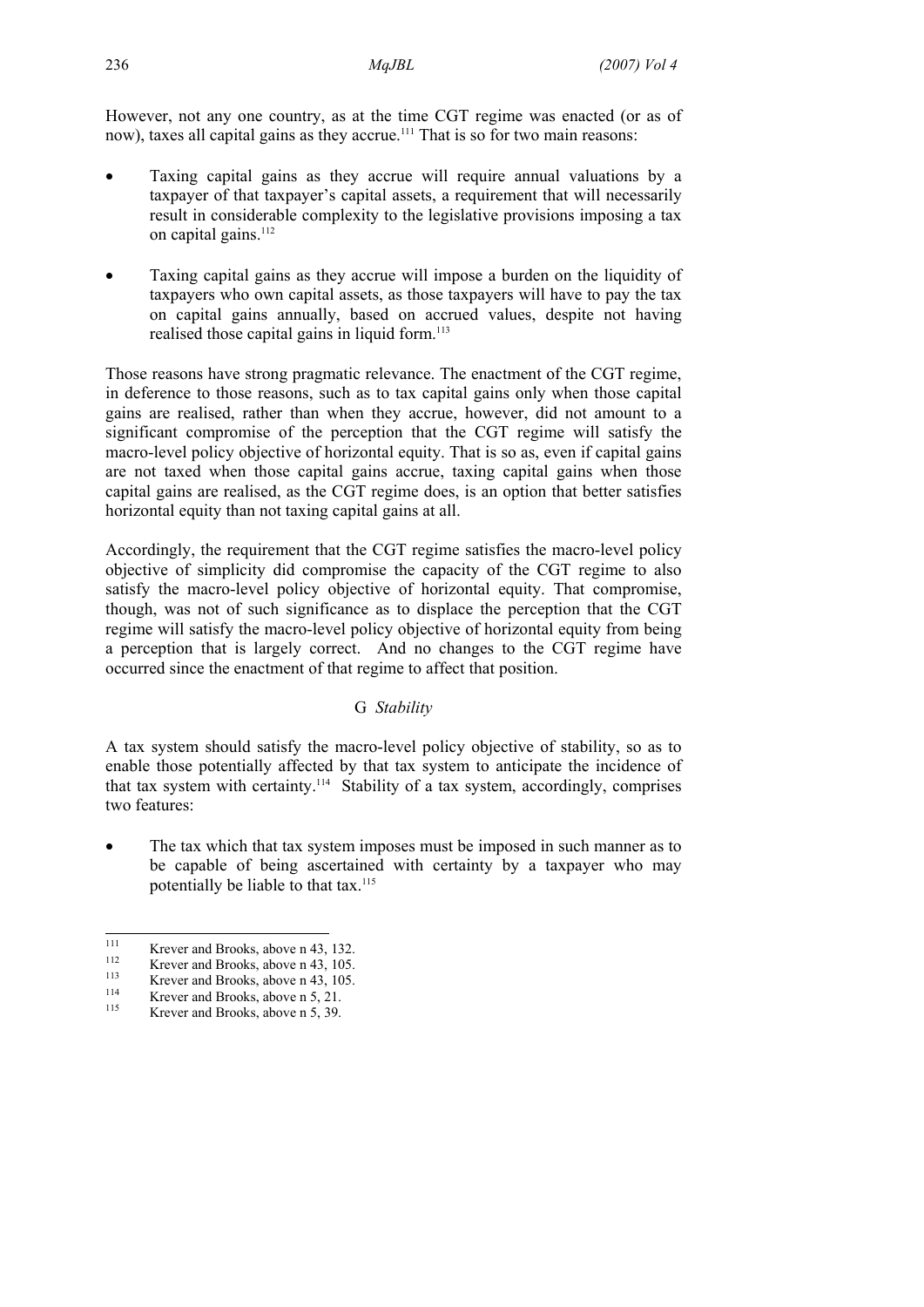## *An Evaluation of Whether the Australian Regime of Income Tax on Capital* 237 *Gains Satisfies the Macro-Level Policy Objective of Horizontal Equity*

And that tax system, once enacted, remains enacted, with minimal change.<sup>116</sup>

The first of those two features is comprehended by 'substantive simplicity', addressed above under the heading 'Simplicity'. Only the second of those features, therefore, will be addressed under this heading.

The second of those two features of stability of a tax system, such as the CGT regime, is a macro-level policy objective whose satisfaction can be assessed as such only in hindsight (that is, after that tax system has been enacted).

Having been enacted, the CGT regime has, though it has been subject to some amendment, largely remained intact. And currently it is not the official policy of any prominent political party in Australia that the CGT regime should either completely or substantially be abolished.

What is pertinent, however, is the question of whether, in the enactment of the CGT regime, in order to ensure that that regime will remain enacted with minimal change, features that were incorporated in that regime amount to a significant compromise of the perception that the CGT regime will satisfy the macro-level policy objective of horizontal equity.

The CGT regime did contain a number of concessions, concessions which in large part were conceded by the government which enacted the CGT regime for reasons of political expedience. That is, if those concessions were not conceded by the government which enacted the CGT regime, it is unlikely that the CGT regime will have been enacted, or, even if it did get enacted, it is unlikely that it will have remained enacted without change.

Three of those concessions were of such nature that they violated horizontal equity. Those three concessions were:

- Capital gains realised from the disposal of assets acquired by a taxpayer before 20 September 1985 were not subject to the CGT regime, that is, those capital gains were effectively not liable to any tax.
- In calculating a capital gain assessable to CGT, where that capital gain is realised from the disposal of an asset that a taxpayer had owned for more than 12 months, that capital gain was adjusted for inflation through indexation by reference to the Consumer Price Index.
- Capital gains realised from the disposal of a taxpayer's principal residence was made exempt from CGT.

<sup>116</sup> Meade, above n 5, 39.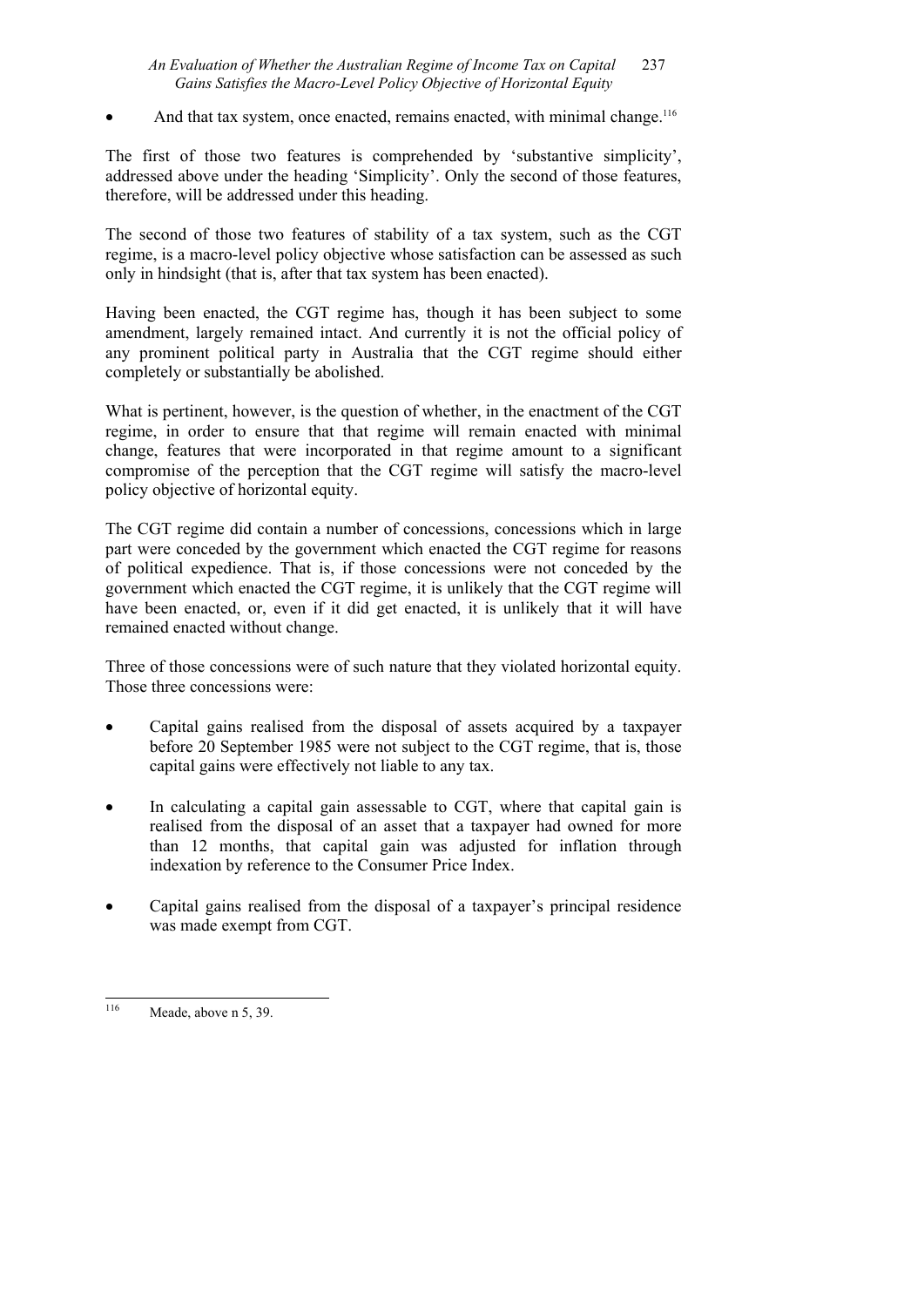The first of those concessions violated horizontal equity as taxpayers who realise capital gains from the disposal of their assets acquired before 20 September 1985 were being favoured relative to other taxpayers who realise capital gains otherwise of equal value.

The second of those concessions violated horizontal equity as adjustments for the effects of inflation, through indexation, were offered only under the CGT regime, but generally not under any other regime imposing income tax. Capital gains, which were eligible for such adjustments for the effects of inflation, were, accordingly, effectively taxed less than other forms of capital gain or income gain of equal value, thus violating horizontal equity.

The third of those concessions violated horizontal equity as that concession favours owner-occupiers of homes over those that are not. And, moreover, as that concession compounds the violation of horizontal equity arising from the failure in Australia to subject to income tax owner-occupiers of homes on imputed (economic) rent in respect of their homes.

There has not been any empirical research to establish how significant the violation of horizontal equity caused by each of those three concessions is. Accordingly, the conclusions noted below as to the significance of the violation of horizontal equity caused by each of those three concessions are based on anecdotal observation.

The first of those concessions, in effect, is narrower in scope when one considers the applicability of CGT event  $K6^{117}$  and Subdivision 149-B, two provisions which (in certain circumstances) operate to deem assets acquired by a taxpayer before 20 September 1985 to be assets acquired by that taxpayer on or after 20 September 1985.

CGT event K6 effectively treats shares in a company or interests in a trust, which a taxpayer acquired before 20 September 1985, as having been acquired by that taxpayer on or after 20 September 1985, where the total assets of that company or trust comprise assets acquired by that company or trust on or after 20 September 1985 to the extent of at least 75% of the value of net assets of that company or trust.118 CGT event K6 does not generally apply to companies whose shares, or trusts whose interests, are listed for quotation in the official list of an approved stock exchange.<sup>119</sup>

Subdivision 149-B effectively treats assets of a company or trust, which were acquired by that company or trust before 20 September 1985, as having been acquired by that company or trust on or after 20 September 1985, where the ultimate ownership of that company or trust has, to the extent of more than 50%,

<sup>117</sup> 

<sup>&</sup>lt;sup>117</sup> Income Tax Assessment Act 1997 (Cth) s 104-230.<br>
Income Tax Assessment Act 1997 (Cth) s 104-230(2).<br>
Income Tax Assessment Act 1997 (Cth) s 104-230(7).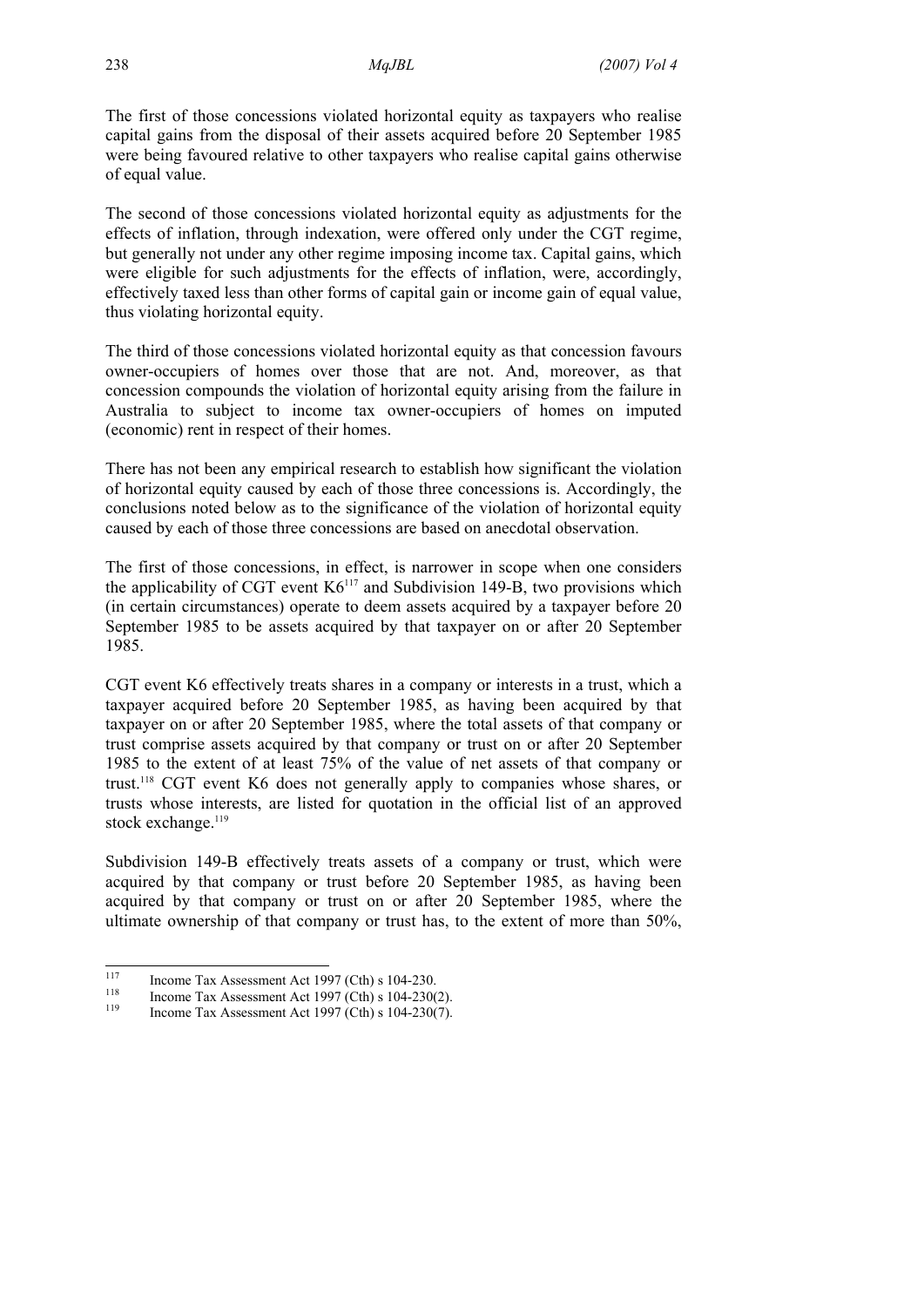## *An Evaluation of Whether the Australian Regime of Income Tax on Capital* 239 *Gains Satisfies the Macro-Level Policy Objective of Horizontal Equity*

changed since 20 September 1985.120 Subdivision 149-B does not generally apply to companies whose shares, or trusts whose interests, are listed for quotation in the official list of an approved stock exchange.<sup>121</sup>

The first of those concessions may not have caused a significant violation of horizontal equity for two reasons. First, that concession, in effect, is narrower in scope when one considers the applicability of CGT event  $K6^{122}$  and Subdivision 149-B. Second, any violation of horizontal equity caused by that concession abates as time passes as, with the passage of time, the stock of assets acquired by a taxpayer before 20 September 1985 reduces, due to a change of ownership of those assets, on or after 20 September 1985, having to often necessarily occur.

The second of those concessions may not have caused a significant violation of horizontal equity as, over the past decade or so, the rates of inflation in Australia have considerably reduced, and have remained at low levels.<sup>123</sup> Thus, the adjustments for inflation, through indexation by reference to the Consumer Price Index, in calculating a capital gain assessable to CGT realised from the disposal of assets that taxpayers had owned for more than 12 months are likely to have been correspondingly low in value.

The violation of horizontal equity caused by the third of those concessions is hard to refute. However, strong pragmatic reasons did perhaps exist for the enactment of that concession. Three of those significant reasons are:

- As at the time the CGT regime was enacted, there was apparently only one member of the OECD–Switzerland–that did tax the entire capital gain realised from the disposal of a taxpayer's principal residence.124 Apart from Switzerland, at the time, all members of the OECD exempted from tax the entire capital gain realised from the disposal of a taxpayer's principal residence, with the exception of Spain, Sweden and the USA.125 In those latter three countries, such an exemption was conferred only if the taxpayer realising such a capital gain acquired another principal residence within a prescribed period from the time of such disposal.126
- That exemption was warranted as home ownership possibly generated positive social 'externalities'.127 Such positive 'externalities' are social stability, reduced physical illness, greater economic security for families, and, as owner-occupied homes tend to be maintained better than those that

 $120$ 

<sup>&</sup>lt;sup>120</sup><br>
Income Tax Assessment Act 1997 (Cth) s 149-30.<br>
<sup>121</sup><br>
Income Tax Assessment Act 1997 (Cth) s 149-50.<br>
<sup>122</sup><br>
C Evans. 'CGT after Ralph – The New Regime' (paper presented at the Taxation Institute of Australia Conference, Western Australia, January 2000) 6.<br>
<sup>124</sup> Musgrave and Musgrave, above n 13, 93.<br>
<sup>126</sup> Krever and Brooks, above n 43, 93.<br>
<sup>127</sup> Krever and Brooks, above n 43, 98.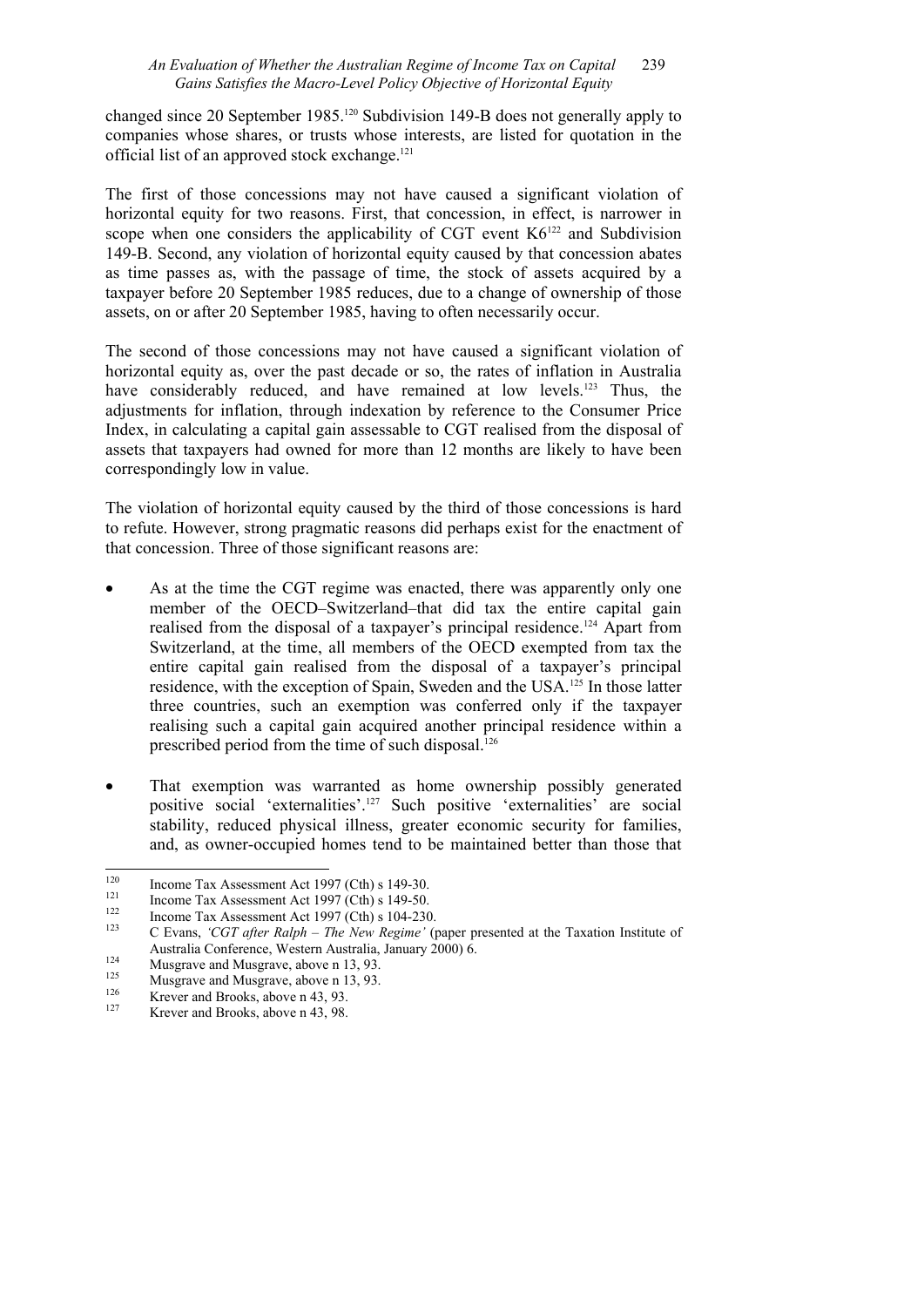are not, increase in values of properties in the neighbourhood of owneroccupied homes.128

There has always been a general perception amongst Australian politicians that '[h]ome was a castle in which a citizen was barricaded against the avaricious tax commissioner and his assessors'.129

The third of those concessions, though it does violate horizontal equity, is unlikely to cause such violation to an extent of such significance as to compromise the capacity of the CGT regime overall to satisfy the macro-level policy objective of horizontal equity. That is especially so as, in Australia, as it is a developed country, home-ownership is relatively widespread such that the proportion of taxpayers in Australia who are not owner-occupiers of homes is relatively low.

Accordingly, the effects of those three concessions are unlikely to constitute a significant compromise of the perception that the CGT regime will satisfy the macro-level policy objective of horizontal equity.

The requirement that the CGT regime satisfies the macro-level policy objective of stability, accordingly, did compromise the capacity of the CGT regime to also satisfy the macro-level policy objective of horizontal equity. That compromise, though, was perhaps not of such significance as to displace the perception that the CGT regime will satisfy the macro-level policy objective of horizontal equity from being a perception that is largely correct. The fact that the CGT regime has largely remained intact and that currently it is not the official policy of any prominent political party in Australia that the CGT regime should either completely or substantially be abolished means that nothing has occurred since the enactment of the CGT regime to affect that position.

## H *Yielding Expected Net Revenue to the Government*

A tax system should satisfy the macro-level policy objective of yielding to the government the net revenue that that tax system is expected to yield.130

The net revenue that a tax system yields to a government is the gross tax revenue that tax system yields minus the administrative costs borne by that government in relation to that tax system.131 In relation to the CGT regime, there are no statistics as to what administrative costs are borne by the government in relation to that

<sup>128</sup> 

<sup>&</sup>lt;sup>128</sup> Meade, above n 5, 98.<br><sup>129</sup> R Stokes, 'Taxing Family Homes: An Autopsy of the Premium Property Tax in New South Wales' (paper presented at the Australasian Tax Teachers' Association 17<sup>th</sup> Annual Conference in Wellington, 26-28 January 2005) 8.<br>
130 Woellner, above n 11, 41.<br>
131 C Evans, 'The Australian Capital Gains Tax: Rationale, Review and Reform' (1998) 14(3)

*Australian Tax Forum* 306.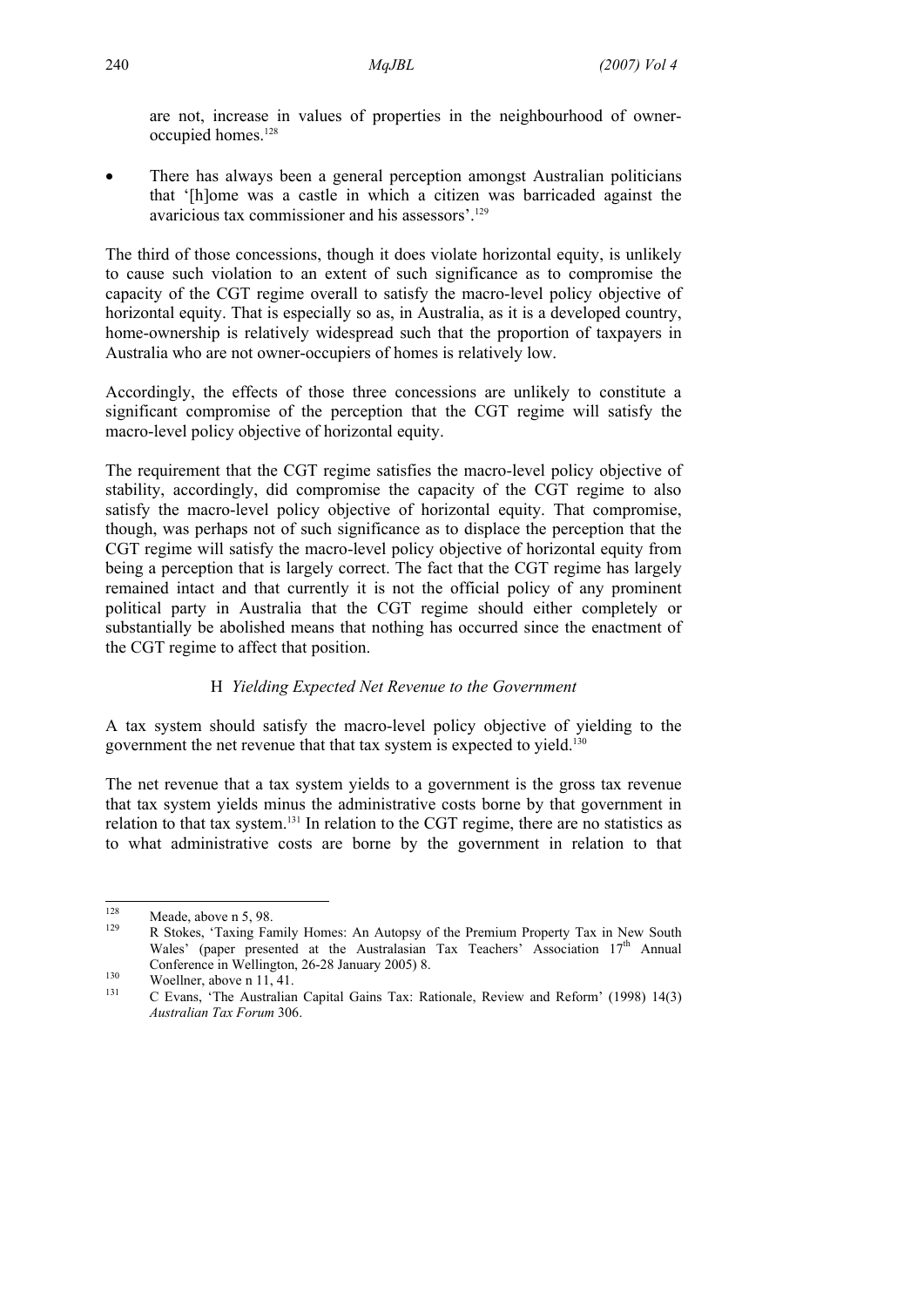## *An Evaluation of Whether the Australian Regime of Income Tax on Capital* 241 *Gains Satisfies the Macro-Level Policy Objective of Horizontal Equity*

regime.132 Therefore, the analysis under this heading is limited to a review of the gross tax revenue that the CGT regime yields to the government.

The *Draft White Paper* estimated that a comprehensive tax on capital gains 'could generate tax liabilities around \$450 million in the fifth year of operation'.133 That estimate was seemingly based on what a comprehensive tax on capital gains yielded the Canadian government, when such a tax was first enacted in Canada.134 Following the government's announcement that the regime of comprehensive tax on capital gains that is to be enacted will depart in some respects from that recommended in the *Draft White Paper* the then Treasurer announced that that amount of \$450 million estimated in the *Draft White Paper* is revised to be \$25 million.<sup>135</sup> In the event, the actual gross tax revenue yielded by the CGT regime has considerably exceeded that revised estimate announced by the then Treasurer,<sup>136</sup> and also has, relative to the Commonwealth government's total gross tax revenue, been rising.<sup>137</sup>

Further, with the enactment of the CGT regime, tax revenue lost by the government through avoidance of income tax, by taxpayers converting income gains liable to income tax to untaxed capital gains, generally ceased to be lost, as taxpayers then ceased to have an incentive to so convert income gains to capital gains. The resulting increase in income tax, an increase which is correctly attributable to the enactment of the CGT regime, is not included in the gross tax revenue actually yielded by the CGT regime referred to in the paragraph just above, as there is currently no measure of that resulting increase in income tax.<sup>138</sup>

Accordingly, the CGT regime does satisfy the macro-level policy objective of yielding to the government the net revenue that that regime is expected to yield. Whether that satisfaction did compromise the perception that the CGT regime will satisfy the macro-level policy objective of horizontal equity becomes moot only in the following situation.

That situation is where the government which enacted the CGT regime was forced to incorporate in the CGT regime features that fail to satisfy horizontal equity, so as to ensure that that regime satisfies the macro-level policy objective of yielding to the government the net revenue that that regime is expected to yield. In the event, no such features were incorporated in the CGT regime; rather, what came to pass was the opposite. That is, the form in which the government which enacted the CGT regime was forced to enact the CGT regime was such that, as that regime in that form represented a departure in some respects from the regime for

<sup>132</sup> 

<sup>132</sup> Ibid 306.<br> *Reform of the Australian Tax System*, above n 46, 85.<br>
Evans, above n 131, 306.<br>
Evans, above n 131, 306.<br>
<sup>137</sup> Evans, above n 131, 306.<br>
<sup>138</sup> Evans, above n 131, 307.<br>
<sup>138</sup> Evans, above n 131, 307.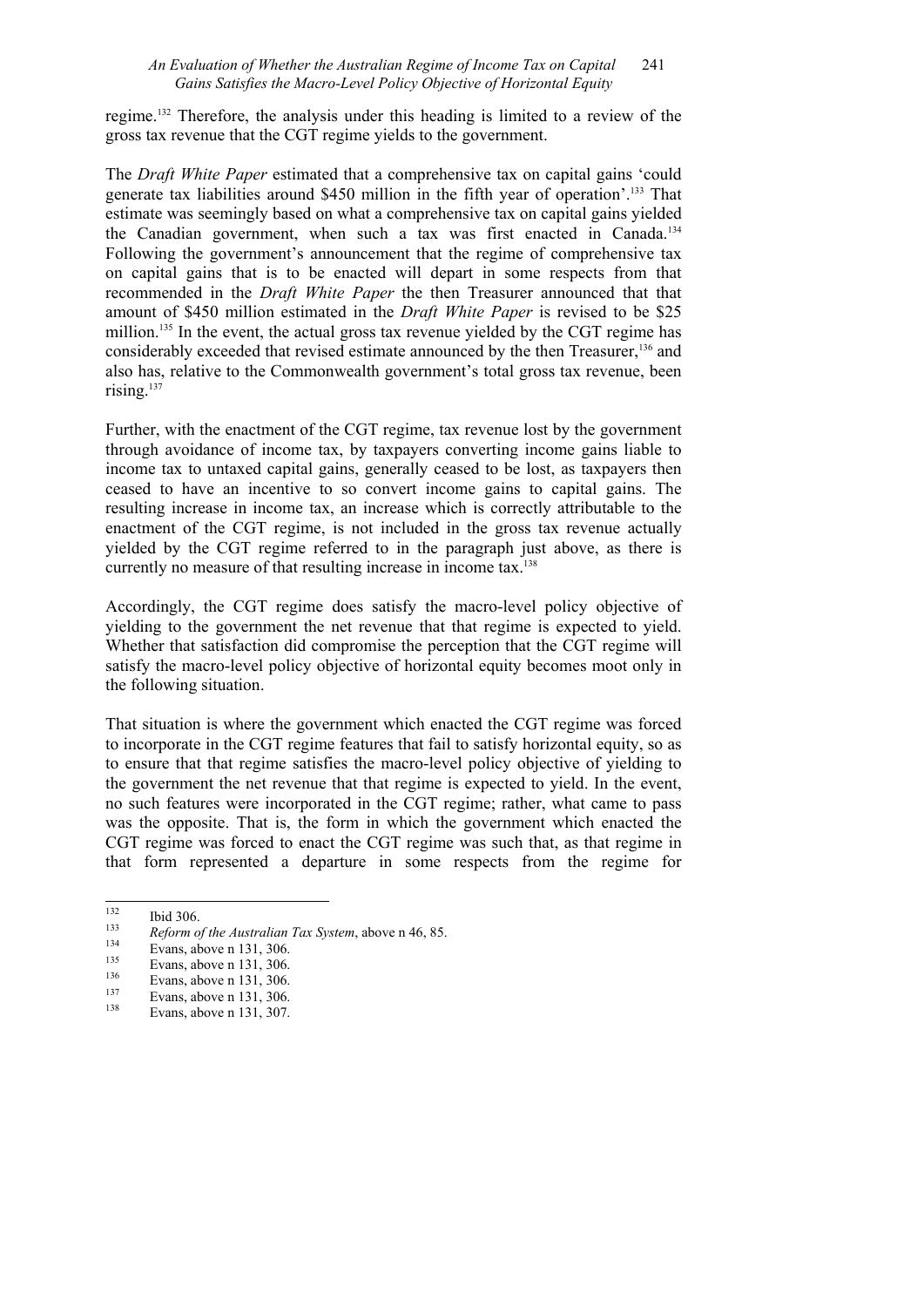comprehensive taxation of capital gains which was recommended in the *Draft White Paper*, that regime caused not a gain but a loss of gross tax revenue yielded by that regime to the government.

The changes made to the CGT regime following the Ralph Review, except one, violated horizontal equity. That violation of horizontal equity, however, did not occur due to the government being forced to incorporate in the CGT regime those changes, so as to ensure that the CGT regime satisfies the macro-level policy objective of yielding to the government the net revenue that that regime is expected to yield. That is so as the remit of the Ralph Review was explicitly to the effect that its recommendations should be 'revenue neutral'.139

Accordingly, the requirement that the CGT regime does satisfy the macro-level policy objective of yielding to the government the net revenue that that regime is expected to yield did not affect the perception that the CGT regime will satisfy the macro-level policy objective of horizontal equity being largely correct. And no changes to the CGT regime have occurred since the enactment of that regime to affect that perception being largely correct.

## III CONCLUSION

My earlier work addressed the question of whether the enactment of the CGT regime, and the continuance of the CGT regime after its enactment, was actuated by a perception that the CGT regime will satisfy the macro-level policy objective of horizontal equity.<sup>140</sup> And that question, in that work, was answered in the affirmative. This paper addressed the question of whether that perception is largely correct. A question which, based on the analysis recorded in this paper, is answered in the affirmative.

This paper contained a comprehensive discussion of six of the macro-level policy objectives a tax system, such as the CGT regime, should satisfy. That discussion was warranted, as each of those macro-level policy objectives is not necessarily wholly co-extensive with horizontal equity, in order to conclude whether the satisfaction of each of those macro-level policy objectives:

- did compromise the capacity of the CGT regime, as first enacted, to satisfy the macro-level policy objective of horizontal equity; and
- has compromised the capacity of the CGT regime, on incorporating amendments to that regime made subsequent to its first enactment, to satisfy the macro-level policy objective of horizontal equity.

 $139$ <sup>139</sup> *Review of Business Taxation*, above n 48, vii.<br><sup>140</sup> Sridaran, above n 1, 41.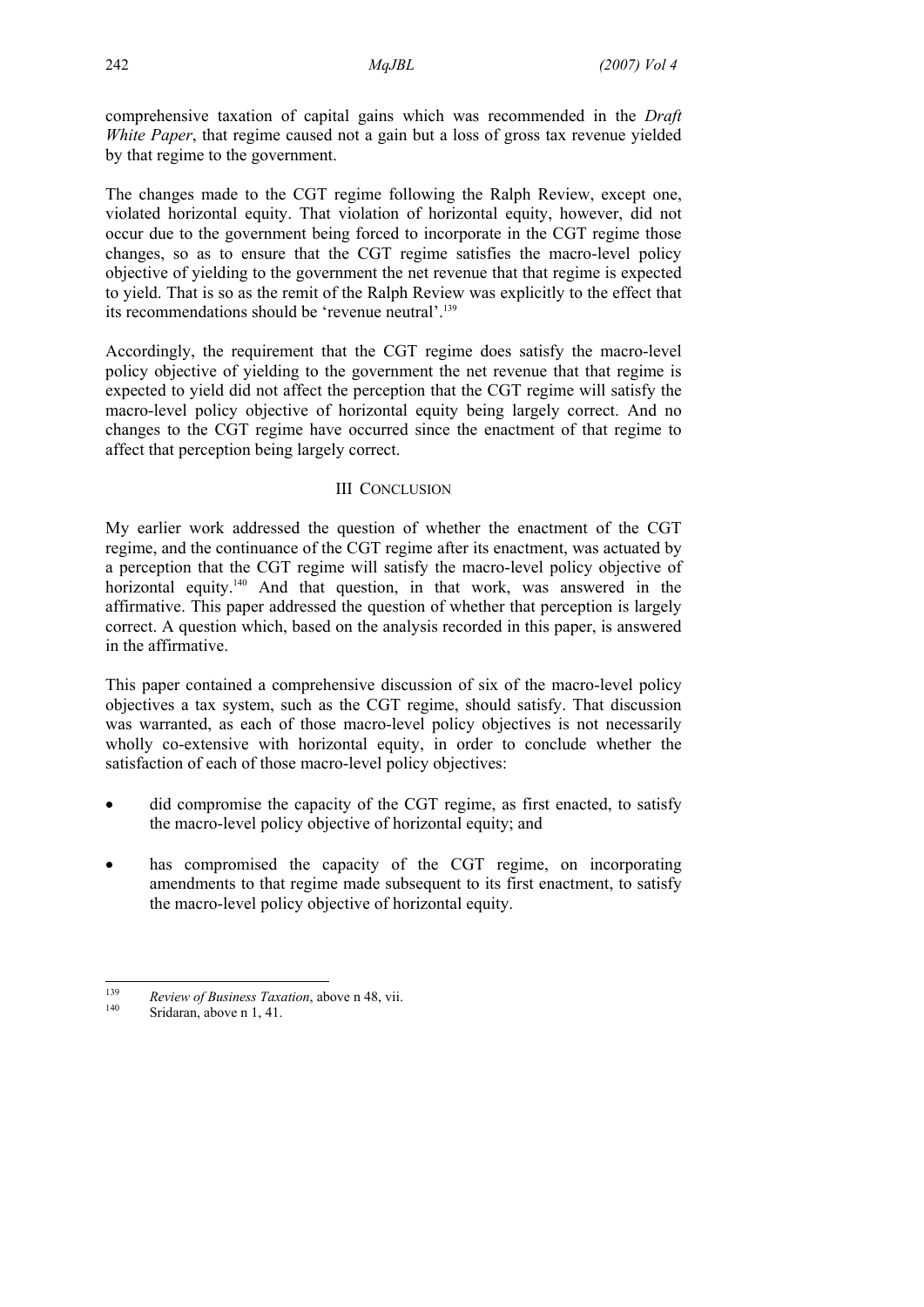## *An Evaluation of Whether the Australian Regime of Income Tax on Capital* 243 *Gains Satisfies the Macro-Level Policy Objective of Horizontal Equity*

That discussion resulted, with respect to each of those macro-level policy objectives (other than horizontal equity), in one of the two following conclusions essentially being drawn:

- The requirement to satisfy that macro-level policy objective by the CGT regime did not perhaps affect the perception the CGT regime will satisfy the macro-level policy objective of horizontal equity being largely correct. And those changes to the CGT regime that have occurred since the enactment of that regime have perhaps not affected that perception being largely correct.
- The requirement to satisfy that macro-level policy objective by the CGT regime did compromise the capacity of the CGT regime to also satisfy the macro-level policy objective of horizontal equity. But that compromise was perhaps not of such significance as to displace the perception that the CGT regime will satisfy the macro-level policy objective of horizontal equity from being a perception that is largely correct. And those changes to the CGT regime that have occurred since the enactment of that regime have not perhaps affected that position.

The first of those two conclusions was drawn with respect to the following macrolevel policy objectives:

- Vertical equity
- Economic efficiency
- Compatibility with tax systems of other countries, and conformity with Australia's treaty and other like obligations
- Yielding expected net revenue to the government

The second of those two conclusions was drawn with respect to the following macro-level policy objectives:

- **Simplicity**
- **Stability**

Despite that perception that the CGT regime will satisfy the macro-level policy objective of horizontal equity, the question as to what reasons could, in theory, cause the CGT regime to produce micro-level outcomes that fail to satisfy